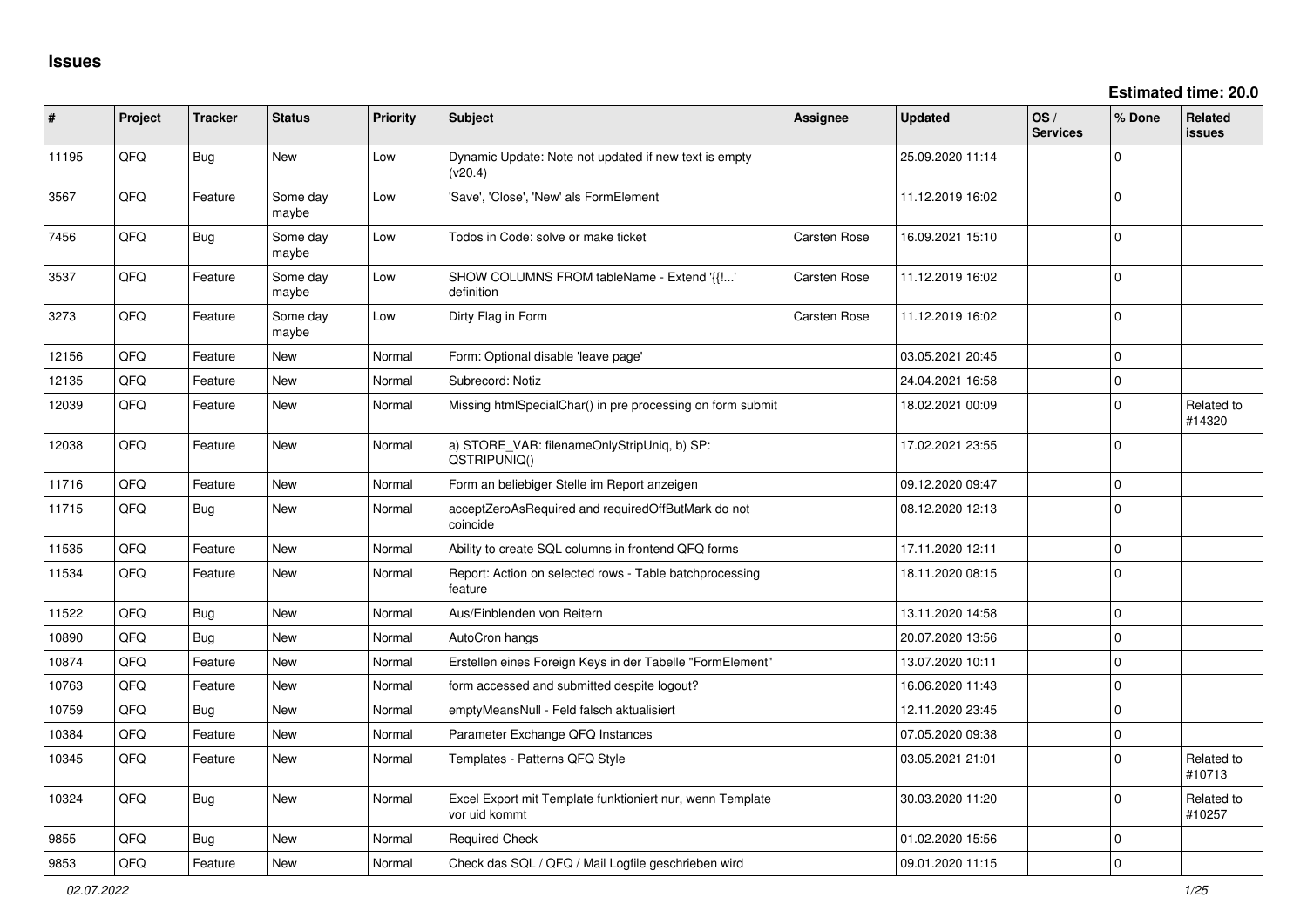| #     | Project | <b>Tracker</b> | <b>Status</b> | <b>Priority</b> | <b>Subject</b>                                                                           | <b>Assignee</b>     | <b>Updated</b>   | OS/<br><b>Services</b> | % Done      | Related<br><b>issues</b>                                              |
|-------|---------|----------------|---------------|-----------------|------------------------------------------------------------------------------------------|---------------------|------------------|------------------------|-------------|-----------------------------------------------------------------------|
| 14185 | QFQ     | Feature        | <b>New</b>    | Normal          | External/Autocron.php - better suitable directory                                        | Support: System     | 28.05.2022 11:03 |                        | $\Omega$    |                                                                       |
| 13647 | QFQ     | <b>Bug</b>     | New           | Normal          | Autofocus funktioniert nicht auf Chrome                                                  | Benjamin Baer       | 19.03.2022 17:44 |                        | $\mathbf 0$ |                                                                       |
| 13528 | QFQ     | <b>Bug</b>     | New           | Normal          | qfq.io > releases: es wird kein neues Release angelegt                                   | Benjamin Baer       | 19.03.2022 17:46 |                        | $\mathbf 0$ |                                                                       |
| 12556 | QFQ     | Feature        | <b>New</b>    | Normal          | Pills Title: colored = static or dynamic on allrequiredgiven                             | Benjamin Baer       | 19.03.2022 17:49 |                        | $\mathbf 0$ |                                                                       |
| 12490 | QFQ     | Feature        | <b>New</b>    | Normal          | Loading Plugins in QFQ - see what tinymce does. (lazy<br>loading)                        | Benjamin Baer       | 08.06.2022 10:37 |                        | $\Omega$    | Related to<br>#12611,<br>Related to<br>#10013,<br>Related to<br>#7732 |
| 12476 | QFQ     | Feature        | <b>New</b>    | Normal          | clearMe: a) should trigger 'dirty', b) sticky on textarea resize                         | Benjamin Baer       | 04.01.2022 08:40 |                        | $\Omega$    | Related to<br>#9528                                                   |
| 14305 | QFQ     | Bug            | New           | Normal          | Inline Report editing does not create history entries                                    | Carsten Rose        | 10.06.2022 11:55 |                        | $\mathbf 0$ |                                                                       |
| 14304 | QFQ     | <b>Bug</b>     | <b>New</b>    | Normal          | table sorter view safer does not work                                                    | <b>Carsten Rose</b> | 10.06.2022 11:49 |                        | $\mathbf 0$ |                                                                       |
| 14233 | QFQ     | Bug            | <b>New</b>    | Normal          | AS _link: question - HTML is not rendered                                                | <b>Carsten Rose</b> | 28.05.2022 11:02 |                        | $\mathbf 0$ |                                                                       |
| 14091 | QFQ     | Bug            | New           | Normal          | inconsistent template path for twig                                                      | <b>Carsten Rose</b> | 19.04.2022 18:36 |                        | $\mathbf 0$ |                                                                       |
| 14090 | QFQ     | Feature        | New           | Normal          | Nützliche _script funktionen                                                             | Carsten Rose        | 28.05.2022 11:03 |                        | $\mathbf 0$ |                                                                       |
| 14077 | QFQ     | Bug            | <b>New</b>    | Normal          | As link: Attribute 'class' missing by r:1 and r:3 - but should<br>set                    | <b>Carsten Rose</b> | 28.05.2022 11:02 |                        | $\mathbf 0$ | Related to<br>#5342,<br>Related to<br>#4343                           |
| 13843 | QFQ     | Feature        | <b>New</b>    | Normal          | Create JWT via QFQ                                                                       | <b>Carsten Rose</b> | 19.03.2022 17:42 |                        | $\mathbf 0$ |                                                                       |
| 13841 | QFQ     | Feature        | <b>New</b>    | Normal          | Create PDF via iText - evaluate                                                          | <b>Carsten Rose</b> | 19.03.2022 17:42 |                        | $\mathbf 0$ |                                                                       |
| 13706 | QFQ     | <b>Bug</b>     | New           | Normal          | Wrong CheckType in FieldElement LastStatus of Form Cron                                  | Carsten Rose        | 21.01.2022 18:20 |                        | $\mathbf 0$ |                                                                       |
| 13700 | QFQ     | Feature        | New           | Normal          | Redesign qfq.io Seite                                                                    | Carsten Rose        | 19.03.2022 17:43 |                        | $\mathbf 0$ |                                                                       |
| 13659 | QFQ     | <b>Bug</b>     | <b>New</b>    | Normal          | wrong sanitize class applied to R-store                                                  | <b>Carsten Rose</b> | 15.01.2022 14:23 |                        | $\mathbf 0$ |                                                                       |
| 13592 | QFQ     | Bug            | New           | Normal          | QFQ Build Queue: das vergeben von Tags klappt nicht. Es<br>werden keine Releases gebaut. | <b>Carsten Rose</b> | 19.03.2022 17:45 |                        | $\mathbf 0$ |                                                                       |
| 13467 | QFQ     | Feature        | <b>New</b>    | Normal          | ChangeLog Generator                                                                      | <b>Carsten Rose</b> | 19.03.2022 17:46 |                        | $\mathbf 0$ | Related to<br>#11460                                                  |
| 13460 | QFQ     | Bug            | New           | Normal          | Doc: Password set/reset  password should not processed<br>with 'html encode'             | <b>Carsten Rose</b> | 19.03.2022 17:46 |                        | $\mathbf 0$ |                                                                       |
| 13451 | QFQ     | <b>Bug</b>     | New           | Normal          | Character Counter / Max Character: Problem in Safari                                     | <b>Carsten Rose</b> | 15.04.2022 17:18 |                        | $\pmb{0}$   |                                                                       |
| 13354 | QFQ     | Feature        | New           | Normal          | Using Websocket in QFQ                                                                   | Carsten Rose        | 10.11.2021 15:47 |                        | $\mathbf 0$ |                                                                       |
| 13332 | QFQ     | Bug            | New           | Normal          | Multi Form: Required Felder werden visuell nicht markiert.                               | <b>Carsten Rose</b> | 19.03.2022 17:47 |                        | $\mathbf 0$ |                                                                       |
| 13331 | QFQ     | <b>Bug</b>     | New           | Normal          | Multi Form: Clear Icon misplaced                                                         | Carsten Rose        | 19.03.2022 17:47 |                        | $\vert$ 0   |                                                                       |
| 12716 | QFQ     | <b>Bug</b>     | New           | Normal          | template group: Pattern only applied to first instance                                   | Carsten Rose        | 19.03.2022 17:47 |                        | $\mathbf 0$ |                                                                       |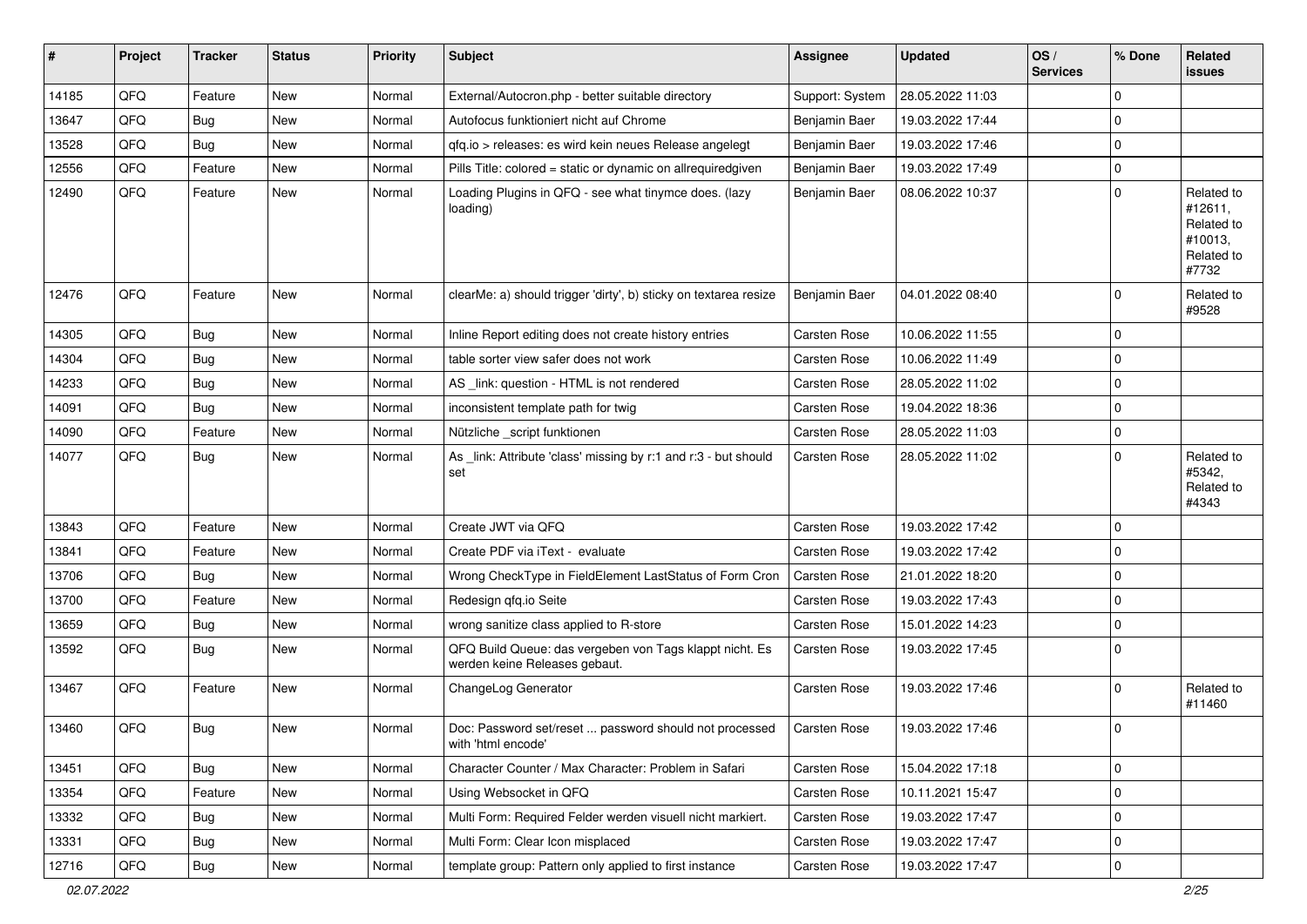| #     | Project | <b>Tracker</b> | <b>Status</b> | <b>Priority</b> | Subject                                                                                                                                                       | <b>Assignee</b>     | <b>Updated</b>   | OS/<br><b>Services</b> | % Done      | Related<br>issues                             |
|-------|---------|----------------|---------------|-----------------|---------------------------------------------------------------------------------------------------------------------------------------------------------------|---------------------|------------------|------------------------|-------------|-----------------------------------------------|
| 12714 | QFQ     | Bug            | New           | Normal          | Conversion of GIF to PDF broken when GIF contains Alpha.                                                                                                      | <b>Carsten Rose</b> | 19.03.2022 17:49 |                        | $\Omega$    |                                               |
| 12679 | QFQ     | Feature        | New           | Normal          | tablesorter: custom column width                                                                                                                              | Carsten Rose        | 16.06.2021 11:10 |                        | $\Omega$    |                                               |
| 12664 | QFQ     | Feature        | New           | Normal          | TinyMCE: report/remove malicous HTML/JS Code                                                                                                                  | Carsten Rose        | 19.03.2022 17:47 |                        | $\Omega$    | Related to<br>#14320                          |
| 12632 | QFQ     | Feature        | New           | Normal          | TinyMCE: Prepare CSS classes for images                                                                                                                       | <b>Carsten Rose</b> | 04.06.2021 14:35 |                        | 100         | Blocked by<br>#12186                          |
| 12603 | QFQ     | Feature        | New           | Normal          | Dropdown (Select), Radio, checkbox:<br>itemListAlways={{!SELECT key, value}}                                                                                  | Carsten Rose        | 19.03.2022 17:47 |                        | $\Omega$    |                                               |
| 12581 | QFQ     | <b>Bug</b>     | New           | Normal          | Form.forward=close: Record 'new' in new browser tab ><br>save $(8 \text{ close}) >>$ Form is not reloaded with new created<br>record id and stays in mode=new | Carsten Rose        | 19.03.2022 17:48 |                        | l 0         |                                               |
| 12520 | QFQ     | Bug            | <b>New</b>    | Normal          | Switch FE User: still active even FE User session expired                                                                                                     | <b>Carsten Rose</b> | 19.03.2022 17:48 |                        | $\mathbf 0$ |                                               |
| 12512 | QFQ     | Bug            | <b>New</b>    | Normal          | Some MySQL Installation can't use 'stored procedures'                                                                                                         | Carsten Rose        | 19.03.2022 17:48 |                        | $\Omega$    |                                               |
| 12480 | QFQ     | Feature        | New           | Normal          | If QFQ upgrade is running, block further request                                                                                                              | Carsten Rose        | 03.05.2021 20:45 |                        | $\mathbf 0$ |                                               |
| 12477 | QFQ     | Feature        | New           | Normal          | Support for refactoring: Form, FormElement, diverse<br>Tabellen/Spalten, tt-content Records                                                                   | Carsten Rose        | 03.05.2021 20:45 |                        | $\Omega$    |                                               |
| 12474 | QFQ     | Feature        | New           | Normal          | Check BaseConfigURL if it is given and the the last char is '/                                                                                                | <b>Carsten Rose</b> | 03.05.2021 20:45 |                        | l 0         |                                               |
| 12465 | QFQ     | Feature        | New           | Normal          | QFQ Function: use in FE to fill StoreRecord                                                                                                                   | <b>Carsten Rose</b> | 05.05.2021 21:58 |                        | $\mathbf 0$ |                                               |
| 12413 | QFQ     | Feature        | New           | Normal          | STORE TYPO3: enhance for {{be users.email:T}},<br>{{fe_users.email:T}}                                                                                        | Carsten Rose        | 03.05.2021 20:45 |                        | $\Omega$    | Related to<br>#12412,<br>Related to<br>#10012 |
| 12412 | QFQ     | Feature        | New           | Normal          | Action/Escape qualifier 'e' (empty), '0': if given, an empty<br>string (or '0') will be treated as 'not found'                                                | Carsten Rose        | 08.05.2021 09:40 |                        | $\Omega$    | Related to<br>#12413,<br>Related to<br>#10012 |
| 12400 | QFQ     | Feature        | <b>New</b>    | Normal          | Tutorial ist in QFQ Doku, Wird in der Suche gefunden, es<br>gibt aber kein Menupunkt - Inhalt ueberpruefen                                                    | Carsten Rose        | 03.05.2021 20:45 |                        | $\Omega$    |                                               |
| 12330 | QFQ     | Feature        | New           | Normal          | Copy to input field / text area / TinyMCE                                                                                                                     | <b>Carsten Rose</b> | 07.04.2021 09:01 |                        | $\Omega$    |                                               |
| 12327 | QFQ     | Bug            | New           | Normal          | Copy to clipboard: Glyphicon can not be changed                                                                                                               | Carsten Rose        | 27.12.2021 17:59 |                        | $\mathbf 0$ |                                               |
| 12269 | QFQ     | Feature        | New           | Normal          | 2FA - Login                                                                                                                                                   | <b>Carsten Rose</b> | 03.05.2021 20:45 |                        | $\mathbf 0$ |                                               |
| 12187 | QFQ     | Bug            | New           | Normal          | Trigger FormAsFile() via Report: probably problem with multi<br>DB setup                                                                                      | Carsten Rose        | 20.03.2021 21:20 |                        | l 0         |                                               |
| 12163 | QFQ     | Feature        | New           | Normal          | Checkbox: table wrap                                                                                                                                          | Carsten Rose        | 03.05.2021 20:51 |                        | $\mathbf 0$ |                                               |
| 12162 | QFQ     | Feature        | New           | Normal          | FE.type=sendmail: personalized mailing (several mails) via<br>template                                                                                        | Carsten Rose        | 03.05.2021 20:45 |                        | $\Omega$    |                                               |
| 12146 | QFQ     | Feature        | New           | Normal          | Autocron Job: Anzeigen wann der naechste Job ausgefuehrt<br>wird, resp das er nicht ausgefuehrt wird                                                          | Carsten Rose        | 15.03.2021 15:23 |                        | $\mathbf 0$ |                                               |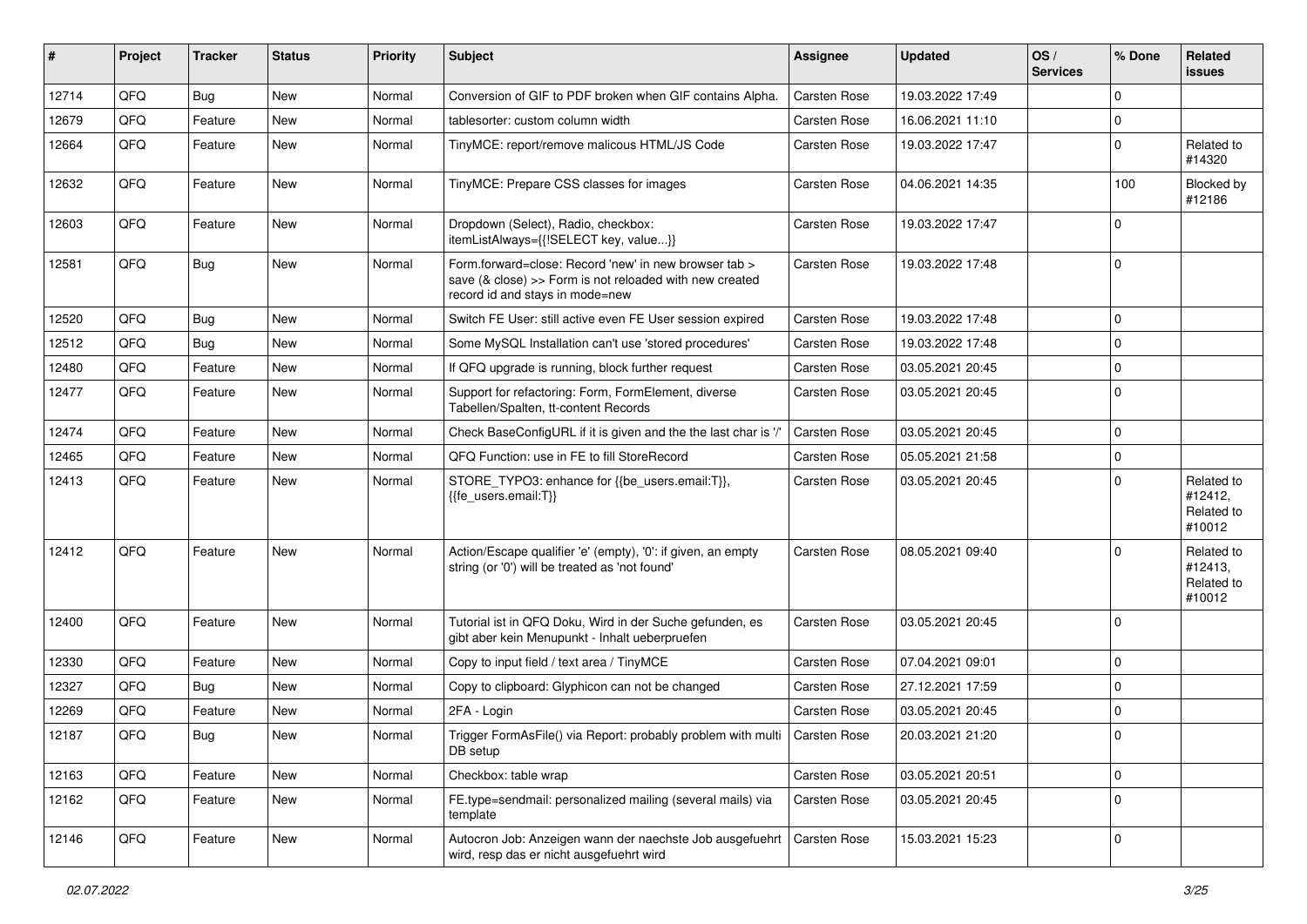| #     | Project | <b>Tracker</b> | <b>Status</b> | <b>Priority</b> | Subject                                                                                              | Assignee                                               | <b>Updated</b>   | OS/<br><b>Services</b> | % Done      | Related<br><b>issues</b>                     |                      |
|-------|---------|----------------|---------------|-----------------|------------------------------------------------------------------------------------------------------|--------------------------------------------------------|------------------|------------------------|-------------|----------------------------------------------|----------------------|
| 12133 | QFQ     | Bug            | <b>New</b>    | Normal          | NPM, phpSpreadSheet aktualisieren                                                                    | <b>Carsten Rose</b>                                    | 15.03.2021 09:04 |                        | 0           |                                              |                      |
| 12119 | QFQ     | Feature        | <b>New</b>    | Normal          | AS paged: error message missing if there ist no 'r' argument.                                        | <b>Carsten Rose</b>                                    | 03.05.2021 20:51 |                        | $\mathbf 0$ |                                              |                      |
| 12109 | QFQ     | Feature        | New           | Normal          | Donwload Link: Plain, SIP, Persistent Link, Peristent SIP -<br>new notation                          | Carsten Rose                                           | 03.05.2021 20:45 |                        | $\Omega$    | Related to<br>#12085                         |                      |
| 12045 | QFQ     | <b>Bug</b>     | <b>New</b>    | Normal          | templateGroup afterSave FE: Aufruf ohne<br>sqlHonorFormElements funktioniert nicht                   | <b>Carsten Rose</b>                                    | 18.02.2021 16:33 |                        | $\Omega$    |                                              |                      |
| 12040 | QFQ     | Bug            | <b>New</b>    | Normal          | FE Mode 'hidden' für zwei FEs auf einer Zeile                                                        | <b>Carsten Rose</b>                                    | 18.02.2021 10:13 |                        | $\mathbf 0$ |                                              |                      |
| 12024 | QFQ     | Feature        | New           | Normal          | Excel Export: text columns by default decode<br>htmlspeciachar()                                     | Carsten Rose                                           | 17.02.2021 23:55 |                        | 0           | Related to<br>#12022                         |                      |
| 12023 | QFQ     | Feature        | <b>New</b>    | Normal          | MySQL Stored Precdure: QDECODESPECIALCHAR()                                                          | Carsten Rose                                           | 16.02.2021 11:16 |                        | $\mathbf 0$ | Related to<br>#12022                         |                      |
| 11955 | QFQ     | Feature        | New           | Normal          | subrecord: new title option to set <th> attributes - e.g. to<br/>customize tablesorter options.</th> | attributes - e.g. to<br>customize tablesorter options. | Carsten Rose     | 03.05.2021 20:47       |             | $\Omega$                                     | Related to<br>#11775 |
| 11775 | QFQ     | Feature        | New           | Normal          | Subrecord Tooltip pro Feld                                                                           | <b>Carsten Rose</b>                                    | 18.12.2020 15:22 |                        | 0           | Related to<br>#11955                         |                      |
| 11752 | QFQ     | <b>Bug</b>     | New           | Normal          | checkbox renders multiple input elements with same name                                              | <b>Carsten Rose</b>                                    | 17.12.2020 14:58 |                        | $\Omega$    | Related to<br>#11750                         |                      |
| 11747 | QFQ     | Feature        | New           | Normal          | Maintenance Page with Redirect                                                                       | <b>Carsten Rose</b>                                    | 03.05.2021 20:47 |                        | $\Omega$    | Related to<br>#11741                         |                      |
| 11702 | QFQ     | Feature        | New           | Normal          | HTML Special Char makes no sense for 'allbut' if '&' is<br>forbidden                                 | <b>Carsten Rose</b>                                    | 07.12.2021 16:35 |                        | $\Omega$    | Related to<br>#5112,<br>Related to<br>#14320 |                      |
| 11695 | QFQ     | <b>Bug</b>     | <b>New</b>    | Normal          | MultiForm required FE Error                                                                          | <b>Carsten Rose</b>                                    | 04.12.2020 13:34 |                        | $\Omega$    |                                              |                      |
| 11668 | QFQ     | Bug            | New           | Normal          | Play function.sql - problem with mysql                                                               | <b>Carsten Rose</b>                                    | 03.05.2021 20:48 |                        | 0           |                                              |                      |
| 11667 | QFQ     | Bug            | New           | Normal          | MySQL mariadb-server-10.3: Incorrect datetime value                                                  | <b>Carsten Rose</b>                                    | 03.05.2021 20:48 |                        | $\Omega$    |                                              |                      |
| 11523 | QFQ     | Feature        | <b>New</b>    | Normal          | Mit dynamic Update erkennen, ob Upload gemacht wurde                                                 | Carsten Rose                                           | 13.11.2020 15:07 |                        | $\Omega$    | Related to<br>#9533                          |                      |
| 11516 | QFQ     | Feature        | New           | Normal          | Multi Page Form (Previous/Next Buttons)                                                              | Carsten Rose                                           | 16.03.2021 17:52 |                        | $\Omega$    |                                              |                      |
| 11504 | QFQ     | Feature        | <b>New</b>    | Normal          | Dynamic Update: Button text update for 'Save',' Close' &<br>'Delete'                                 | Carsten Rose                                           | 12.11.2020 23:44 |                        | 0           |                                              |                      |
| 11460 | QFQ     | Feature        | New           | Normal          | Easier creation of changelog: gitchangelog                                                           | Carsten Rose                                           | 12.06.2021 10:20 |                        | 0           | Related to<br>#13467                         |                      |
| 11239 | QFQ     | Bug            | New           | Normal          | Radiobutton (plain): horizontales Rendern abhängig vom<br>Datentyp in der Datenbank                  | Carsten Rose                                           | 30.09.2020 18:37 |                        | $\mathbf 0$ |                                              |                      |
| 11080 | QFQ     | Feature        | New           | Normal          | Send MQTT messages                                                                                   | Carsten Rose                                           | 29.08.2020 19:49 |                        | $\mathbf 0$ |                                              |                      |
| 10996 | QFQ     | Feature        | New           | Normal          | Download video via sip: no seek                                                                      | Carsten Rose                                           | 12.08.2020 14:18 |                        | 0           |                                              |                      |
| 10979 | QFQ     | Feature        | New           | Normal          | Ajax Calls an API - dataReport                                                                       | Carsten Rose                                           | 11.05.2022 12:15 |                        | 0           |                                              |                      |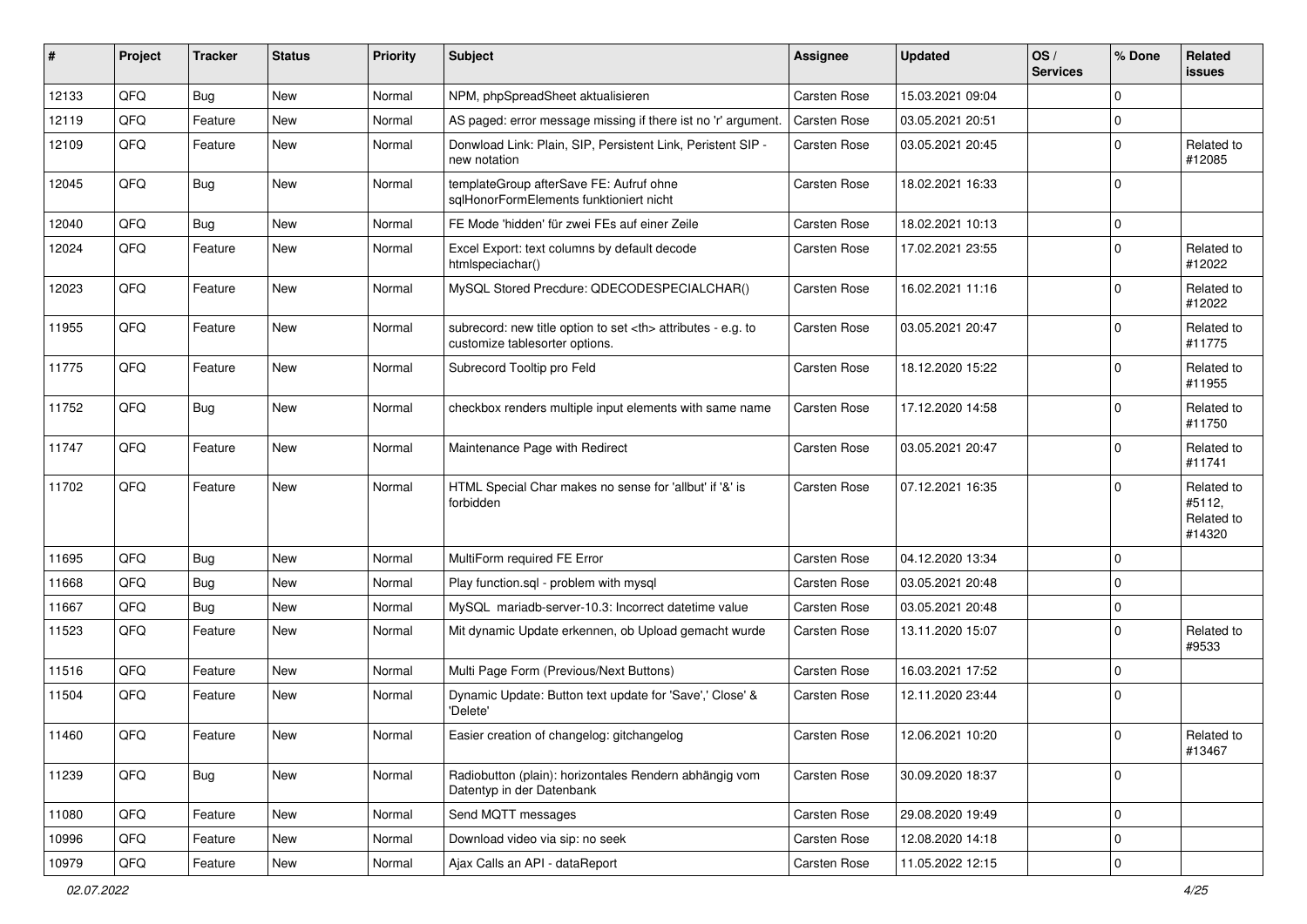| ∦     | Project | <b>Tracker</b> | <b>Status</b> | <b>Priority</b> | <b>Subject</b>                                                                                                                        | <b>Assignee</b>     | <b>Updated</b>   | OS/<br><b>Services</b> | % Done       | Related<br><b>issues</b>                                             |
|-------|---------|----------------|---------------|-----------------|---------------------------------------------------------------------------------------------------------------------------------------|---------------------|------------------|------------------------|--------------|----------------------------------------------------------------------|
| 10976 | QFQ     | Feature        | <b>New</b>    | Normal          | Excel Export Verbesserungen                                                                                                           | <b>Carsten Rose</b> | 06.08.2020 10:56 |                        | <sup>0</sup> |                                                                      |
| 10937 | QFQ     | Bug            | <b>New</b>    | Normal          | Fehler mit abhängigen Select- Feldern beim Positionieren                                                                              | <b>Carsten Rose</b> | 12.11.2020 23:45 |                        | 0            |                                                                      |
| 10819 | QFQ     | Feature        | <b>New</b>    | Normal          | Persistent SIP - second try                                                                                                           | Carsten Rose        | 29.06.2020 23:02 |                        | 0            | Related to<br>#6261                                                  |
| 10714 | QFQ     | Feature        | <b>New</b>    | Normal          | multi Table Form                                                                                                                      | <b>Carsten Rose</b> | 16.03.2021 18:44 |                        | $\Omega$     |                                                                      |
| 10704 | QFQ     | Bug            | <b>New</b>    | Normal          | wkhtml problem rendering fullCalendar.js / fabric.js >><br>successor: puppeteer                                                       | Carsten Rose        | 12.11.2020 23:45 |                        | $\Omega$     | Related to<br>#5024,<br>Related to<br>#4650,<br>Related to<br>#10715 |
| 10658 | QFQ     | Bug            | <b>New</b>    | Normal          | processReadOnly broken                                                                                                                | Carsten Rose        | 27.05.2020 17:55 |                        | $\Omega$     |                                                                      |
| 10593 | QFQ     | Feature        | <b>New</b>    | Normal          | label2: text behind input element                                                                                                     | Carsten Rose        | 16.05.2020 10:57 |                        | $\Omega$     |                                                                      |
| 10588 | QFQ     | Bug            | <b>New</b>    | Normal          | typeahed Tag: Doku anpassen                                                                                                           | <b>Carsten Rose</b> | 12.11.2020 23:45 |                        | $\mathbf 0$  |                                                                      |
| 10322 | QFQ     | Bug            | <b>New</b>    | Normal          | FormElement / Radio: missing column 'enum' >> FE not<br>reported                                                                      | Carsten Rose        | 07.05.2020 09:37 |                        | $\Omega$     |                                                                      |
| 10119 | QFQ     | Feature        | New           | Normal          | Dropdown (selectlist) & Type Ahead: format and catagorize<br>list                                                                     | Carsten Rose        | 07.05.2020 09:36 |                        | 0            |                                                                      |
| 10115 | QFQ     | Feature        | New           | Normal          | TypeAhead: static list                                                                                                                | <b>Carsten Rose</b> | 26.02.2020 16:42 |                        | 100          |                                                                      |
| 10082 | QFQ     | Bug            | <b>New</b>    | Normal          | FE.type=SELECT - 'sanatize' Class                                                                                                     | Carsten Rose        | 07.05.2020 09:36 |                        | 0            | Related to<br>#10081                                                 |
| 10080 | QFQ     | Feature        | <b>New</b>    | Normal          | Popup on 'save' / 'close': configure dialog (answer<br>yes/no/cancle/)                                                                | Carsten Rose        | 28.03.2021 20:52 |                        | $\Omega$     | Is duplicate<br>of #12262                                            |
| 10014 | QFQ     | Feature        | <b>New</b>    | Normal          | Manual.rst: describe behaviour and process order of<br>fillStoreVar, slaveId, sqlBefore,                                              | <b>Carsten Rose</b> | 01.02.2020 22:31 |                        | $\Omega$     |                                                                      |
| 9983  | QFQ     | Feature        | <b>New</b>    | Normal          | Report Notation: new keyword 'range'                                                                                                  | Carsten Rose        | 01.02.2020 15:55 |                        | 0            |                                                                      |
| 9927  | QFQ     | Feature        | <b>New</b>    | Normal          | QFQ Update: a) Update nur machen wenn BE User<br>eingeloggt ist., b) Bei Fehler genaue Meldung welcher<br>Updateschritt Probleme hat. | Carsten Rose        | 22.01.2020 12:59 |                        | $\Omega$     |                                                                      |
| 9811  | QFQ     | Feature        | <b>New</b>    | Normal          | Report: tag every n'th row                                                                                                            | Carsten Rose        | 01.02.2020 23:22 |                        | $\mathbf 0$  |                                                                      |
| 9783  | QFQ     | Bug            | <b>New</b>    | Normal          | Email with special characters                                                                                                         | <b>Carsten Rose</b> | 01.02.2020 23:22 |                        | $\Omega$     |                                                                      |
| 9781  | QFQ     | Feature        | <b>New</b>    | Normal          | Button: CSS class to make buttons smaller                                                                                             | <b>Carsten Rose</b> | 01.02.2020 23:22 |                        | $\Omega$     |                                                                      |
| 9777  | QFQ     | Feature        | <b>New</b>    | Normal          | Logging QFQ Variables                                                                                                                 | <b>Carsten Rose</b> | 16.12.2019 17:17 |                        | $\Omega$     |                                                                      |
| 9773  | QFQ     | Bug            | <b>New</b>    | Normal          | form.parameter.formModeGlobal=requiredOff                                                                                             | Carsten Rose        | 01.02.2020 15:56 |                        | $\mathbf 0$  |                                                                      |
| 9707  | QFQ     | Feature        | <b>New</b>    | Normal          | SIP security: encode pageld and check pageld on decode                                                                                | <b>Carsten Rose</b> | 01.02.2020 23:22 |                        | $\Omega$     |                                                                      |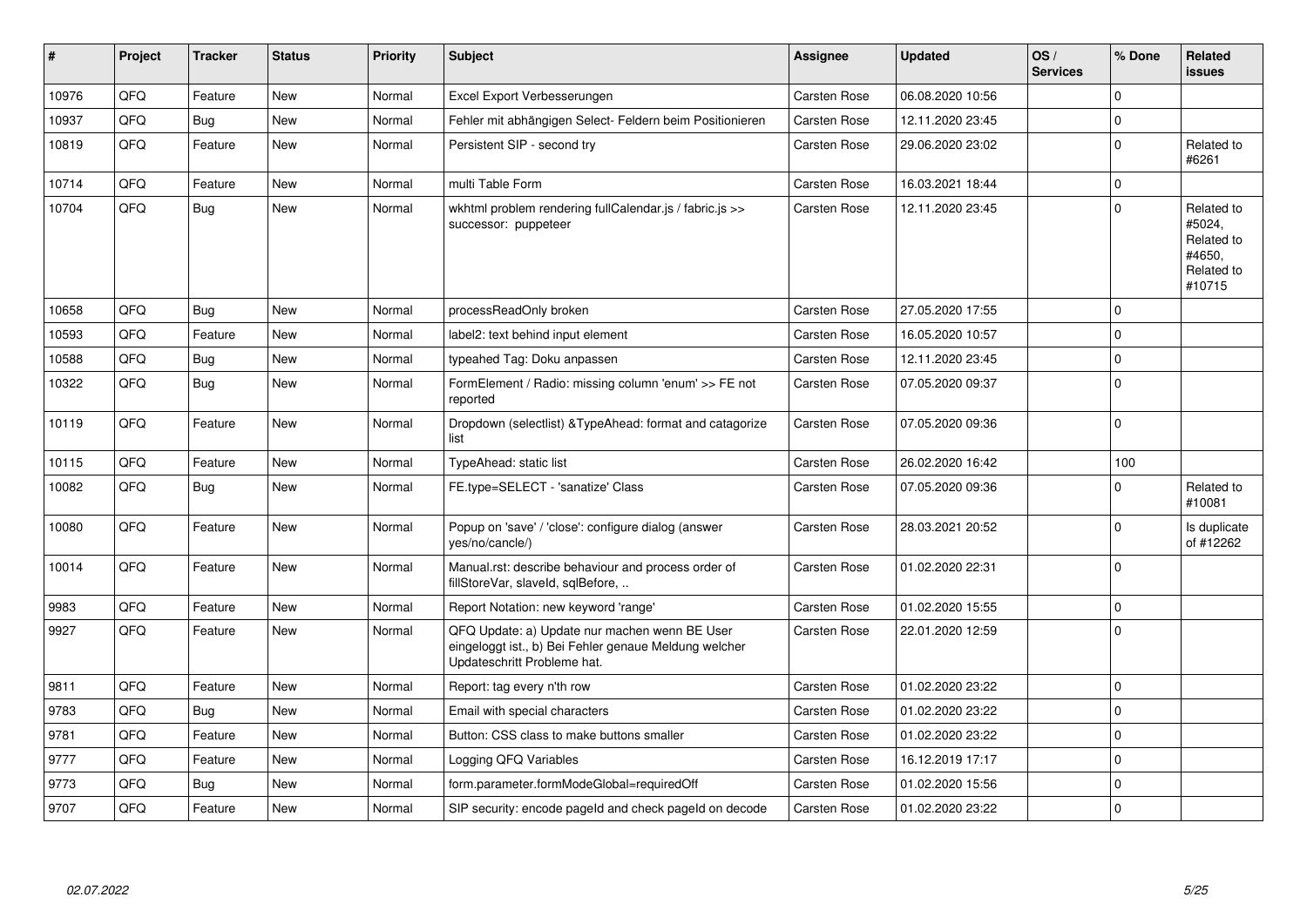| #    | Project | <b>Tracker</b> | <b>Status</b> | <b>Priority</b> | <b>Subject</b>                                                                                                   | <b>Assignee</b>     | <b>Updated</b>   | OS/<br><b>Services</b> | % Done      | Related<br><b>issues</b>                                             |
|------|---------|----------------|---------------|-----------------|------------------------------------------------------------------------------------------------------------------|---------------------|------------------|------------------------|-------------|----------------------------------------------------------------------|
| 9706 | QFQ     | Feature        | New           | Normal          | Multi File Upload (hidden template group)                                                                        | Carsten Rose        | 01.02.2020 23:22 |                        | 0           | Related to<br>#7521,<br>Related to<br>#5562,<br>Related to<br>#13330 |
| 9602 | QFQ     | Feature        | <b>New</b>    | Normal          | Form definition as JSON                                                                                          | <b>Carsten Rose</b> | 01.02.2020 23:21 |                        | $\Omega$    | Related to<br>#9600                                                  |
| 9537 | QFQ     | Feature        | <b>New</b>    | Normal          | FormEditor: Edit fieldset in FrontEnd                                                                            | <b>Carsten Rose</b> | 01.02.2020 23:22 |                        | $\Omega$    |                                                                      |
| 9533 | QFQ     | Bug            | <b>New</b>    | Normal          | FE.type=upload: Check in 'beforeSave' if upload is given                                                         | <b>Carsten Rose</b> | 01.02.2020 23:22 |                        | $\mathbf 0$ | Related to<br>#11523                                                 |
| 9352 | QFQ     | Feature        | <b>New</b>    | Normal          | FE 'Native' fire slaveld, sqlAfter, sqlIns                                                                       | Carsten Rose        | 01.02.2020 23:22 |                        | $\mathbf 0$ |                                                                      |
| 9348 | QFQ     | Feature        | <b>New</b>    | Normal          | defaultThumbnailSize: pre render thumbnails                                                                      | <b>Carsten Rose</b> | 12.06.2021 09:05 |                        | $\Omega$    |                                                                      |
| 9317 | QFQ     | Bug            | New           | Normal          | FE.type=note: with dynamic show/hidden an empty label<br>causes trouble                                          | <b>Carsten Rose</b> | 01.02.2020 23:22 |                        | $\mathbf 0$ |                                                                      |
| 9275 | QFQ     | <b>Bug</b>     | New           | Normal          | autcron: t3 page, which takes to long to respond, is not<br>reported properly                                    | <b>Carsten Rose</b> | 01.02.2020 23:22 |                        | 100         |                                                                      |
| 9221 | QFQ     | Feature        | <b>New</b>    | Normal          | typeAhead: Zeichenlimite ausschalten                                                                             | <b>Carsten Rose</b> | 29.06.2022 22:36 |                        | $\mathbf 0$ |                                                                      |
| 9208 | QFQ     | Feature        | New           | Normal          | Manage 'recent' records                                                                                          | <b>Carsten Rose</b> | 01.02.2020 23:22 |                        | 0           |                                                                      |
| 9177 | QFQ     | <b>Bug</b>     | <b>New</b>    | Normal          | Bug? QFQ tries to save an action FE, which has real<br>existing column name                                      | <b>Carsten Rose</b> | 01.02.2020 23:22 |                        | $\Omega$    |                                                                      |
| 9136 | QFQ     | Feature        | <b>New</b>    | Normal          | Create ZIP files with dynamic PDFs                                                                               | <b>Carsten Rose</b> | 01.02.2020 23:22 |                        | $\Omega$    |                                                                      |
| 9129 | QFQ     | Feature        | <b>New</b>    | Normal          | sqlValidate: Message as notification, not as error                                                               | <b>Carsten Rose</b> | 01.02.2020 23:22 |                        | $\Omega$    | Related to<br>#9128                                                  |
| 9128 | QFQ     | Feature        | New           | Normal          | Error Message: not replaced variables- a) replace back to<br>$\langle \{ \langle 1, b \rangle \rangle$ underline | <b>Carsten Rose</b> | 01.02.2020 23:22 |                        | $\Omega$    | Related to<br>#9129                                                  |
| 9127 | QFQ     | <b>Bug</b>     | New           | Normal          | Error Message: change 'roll over' color - text not readable                                                      | <b>Carsten Rose</b> | 01.02.2020 23:22 |                        | 0           |                                                                      |
| 9077 | QFQ     | Bug            | <b>New</b>    | Normal          | typeAheadSql: report broken SQL                                                                                  | <b>Carsten Rose</b> | 29.06.2022 22:35 |                        | $\Omega$    | Related to<br>#4018                                                  |
| 9013 | QFQ     | Bug            | <b>New</b>    | Normal          | Error in Twig template not handled                                                                               | <b>Carsten Rose</b> | 20.10.2021 13:43 |                        | $\Omega$    |                                                                      |
| 8975 | QFQ     | Feature        | New           | Normal          | Report Notation: 2.0                                                                                             | <b>Carsten Rose</b> | 01.02.2020 23:22 |                        | 0           | Related to<br>#8963                                                  |
| 8806 | QFO     | Feature        | New           | Normal          | SQL Function nl2br                                                                                               | Carsten Rose        | 01.02.2020 23:22 |                        | 0           |                                                                      |
| 8719 | QFQ     | Feature        | <b>New</b>    | Normal          | extraButtonLock: add support for 0/1                                                                             | Carsten Rose        | 01.02.2020 23:22 |                        | $\mathbf 0$ |                                                                      |
| 8702 | QFQ     | Feature        | New           | Normal          | Load Record which is locked: missing user info                                                                   | Carsten Rose        | 11.12.2019 16:16 |                        | 0           | Related to<br>#9789                                                  |
| 8336 | QFG     | Feature        | New           | Normal          | Form > modified > Close New: a) Optional disable popup, b)<br>custom text, c) mode on save: close stay           | Carsten Rose        | 01.02.2020 23:22 |                        | 0           | Related to<br>#8335                                                  |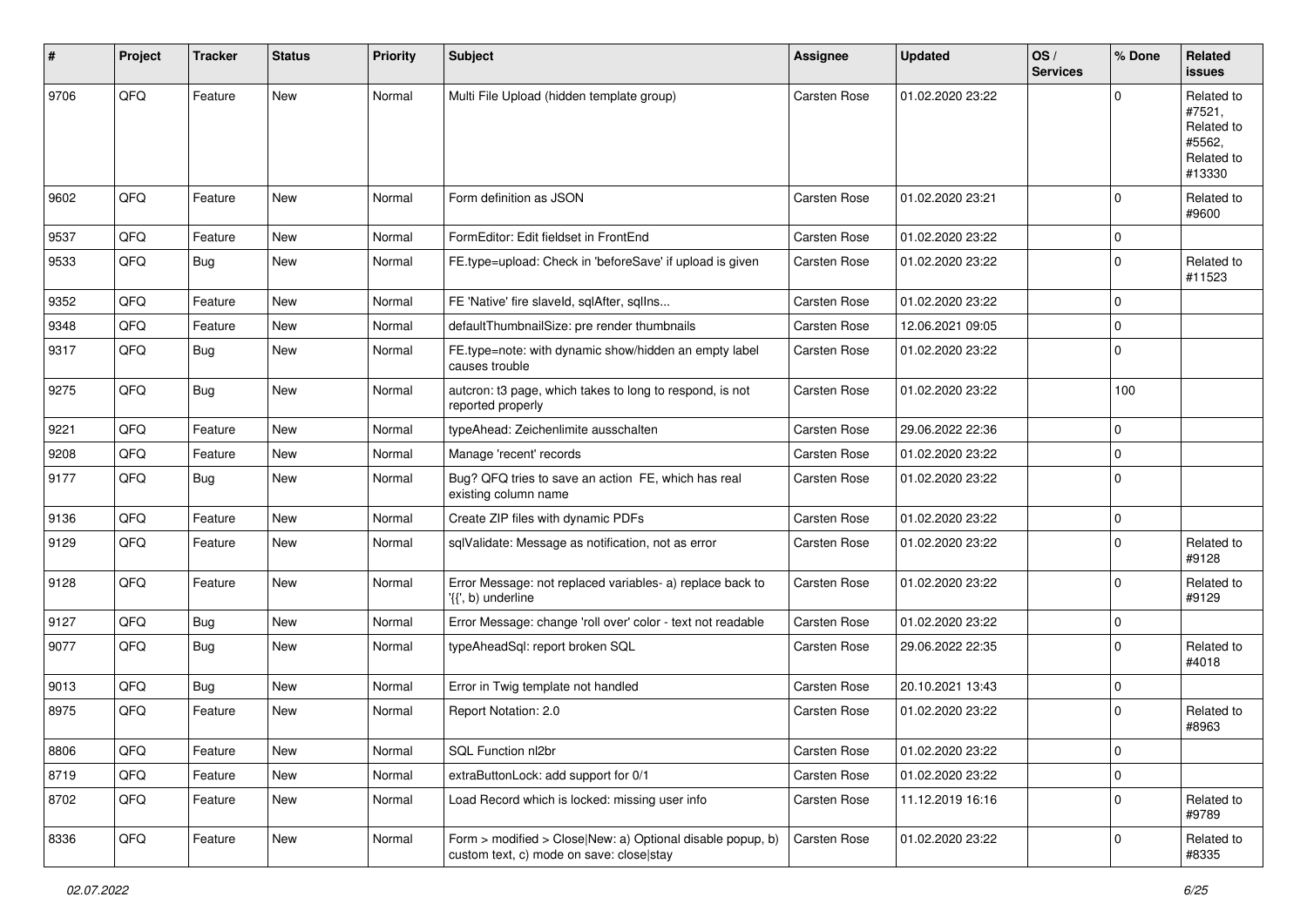| #    | Project | <b>Tracker</b> | <b>Status</b> | <b>Priority</b> | Subject                                                                                               | <b>Assignee</b>     | <b>Updated</b>   | OS/<br><b>Services</b> | % Done      | Related<br>issues    |
|------|---------|----------------|---------------|-----------------|-------------------------------------------------------------------------------------------------------|---------------------|------------------|------------------------|-------------|----------------------|
| 8217 | QFQ     | Feature        | New           | Normal          | if-elseif-else construct                                                                              | Carsten Rose        | 16.03.2021 18:41 |                        | $\Omega$    | Related to<br>#10716 |
| 8187 | QFQ     | Feature        | New           | Normal          | Subrecord: enable/hide new button - make new/edit/delete<br>customizeable.                            | <b>Carsten Rose</b> | 06.03.2021 18:44 |                        | $\Omega$    | Related to<br>#11326 |
| 8089 | QFQ     | Feature        | <b>New</b>    | Normal          | Copy/Paste for FormElements                                                                           | <b>Carsten Rose</b> | 01.02.2020 23:22 |                        | $\Omega$    |                      |
| 8049 | QFQ     | Bug            | <b>New</b>    | Normal          | FE.type=note, column 'value': text moves some pixel to top<br>after save                              | <b>Carsten Rose</b> | 01.02.2020 23:22 |                        | $\Omega$    |                      |
| 7924 | QFQ     | Feature        | New           | Normal          | Radio/Checkbox with Tooltip                                                                           | Carsten Rose        | 01.02.2020 23:22 |                        | $\Omega$    |                      |
| 7920 | QFQ     | Feature        | <b>New</b>    | Normal          | FE: Syntax Highlight, Zeinlenumbruch                                                                  | <b>Carsten Rose</b> | 01.02.2020 10:03 |                        | $\mathbf 0$ |                      |
| 7890 | QFQ     | <b>Bug</b>     | New           | Normal          | FormElement 'required': extraButtonInfo not aligned                                                   | <b>Carsten Rose</b> | 11.06.2021 21:17 |                        | $\Omega$    | Related to<br>#11517 |
| 7812 | QFQ     | Feature        | New           | Normal          | FE 'Subrecord' - new option 'subrecordShowFilter',<br>'subrecordPaging'                               | Carsten Rose        | 01.02.2020 23:22 |                        | $\Omega$    |                      |
| 7795 | QFQ     | Bug            | <b>New</b>    | Normal          | Readonly Form: Typeahead-Felder                                                                       | <b>Carsten Rose</b> | 01.02.2020 23:22 |                        | $\Omega$    | Related to<br>#10640 |
| 7685 | QFQ     | <b>Bug</b>     | New           | Normal          | Open FormElement from QFQ error message and save<br>modified record: error about missing {{formId:F}} | <b>Carsten Rose</b> | 01.02.2020 23:22 |                        | $\Omega$    |                      |
| 7683 | QFQ     | Feature        | New           | Normal          | Special column names in '{{ SELECT  AS _link }}' should<br>be detected                                | <b>Carsten Rose</b> | 01.02.2020 23:21 |                        | 0           |                      |
| 7681 | QFQ     | Feature        | <b>New</b>    | Normal          | Optional switch off 'check for modified record'                                                       | <b>Carsten Rose</b> | 01.02.2020 23:21 |                        | $\mathbf 0$ |                      |
| 7660 | QFQ     | Feature        | <b>New</b>    | Normal          | IMAP: import mails to DB, move / delete mails                                                         | <b>Carsten Rose</b> | 01.02.2020 09:52 |                        | $\mathbf 0$ |                      |
| 7574 | QFQ     | Bug            | <b>New</b>    | Normal          | Substitute error: form element not reported / dont parse<br>Form.note                                 | <b>Carsten Rose</b> | 01.02.2020 23:21 |                        | $\Omega$    |                      |
| 7547 | QFQ     | <b>Bug</b>     | New           | Normal          | Error Message in afterSave: wrong parameter column<br>reported                                        | <b>Carsten Rose</b> | 01.02.2020 23:22 |                        | $\Omega$    |                      |
| 7524 | QFQ     | <b>Bug</b>     | New           | Normal          | QFQ throws a 'General Error' if 'fileadmin/protected/log/' is<br>not writeable                        | <b>Carsten Rose</b> | 01.02.2020 23:22 |                        | 0           |                      |
| 7521 | QFQ     | Feature        | <b>New</b>    | Normal          | TemplateGroup: fe.type=upload                                                                         | <b>Carsten Rose</b> | 01.02.2020 23:21 |                        | $\Omega$    | Related to<br>#9706  |
| 7520 | QFQ     | Feature        | New           | Normal          | QR Code:  AS _qr ( AS _link)                                                                          | <b>Carsten Rose</b> | 01.02.2020 23:22 |                        | $\Omega$    |                      |
| 7519 | QFQ     | Feature        | <b>New</b>    | Normal          | Select: Multi                                                                                         | <b>Carsten Rose</b> | 01.02.2020 23:22 |                        | $\Omega$    |                      |
| 7513 | QFQ     | <b>Bug</b>     | New           | Normal          | Radios not correct aligned                                                                            | Carsten Rose        | 01.02.2020 23:22 |                        | l 0         |                      |
| 7512 | QFQ     | <b>Bug</b>     | New           | Normal          | FE: inputType=number >> 'pattern' is not respected                                                    | Carsten Rose        | 01.02.2020 23:22 |                        | $\mathbf 0$ |                      |
| 7481 | QFQ     | Feature        | New           | Normal          | Detect 'BaseUrl' automatically                                                                        | Carsten Rose        | 01.02.2020 23:21 |                        | $\mathbf 0$ |                      |
| 7480 | QFQ     | Feature        | New           | Normal          | Record History (Undo / Redo)                                                                          | Carsten Rose        | 11.12.2019 16:16 |                        | 0           | Related to<br>#2361  |
| 7342 | QFQ     | Feature        | New           | Normal          | add content $=$ hide this                                                                             | Carsten Rose        | 01.02.2020 23:21 |                        | 0           |                      |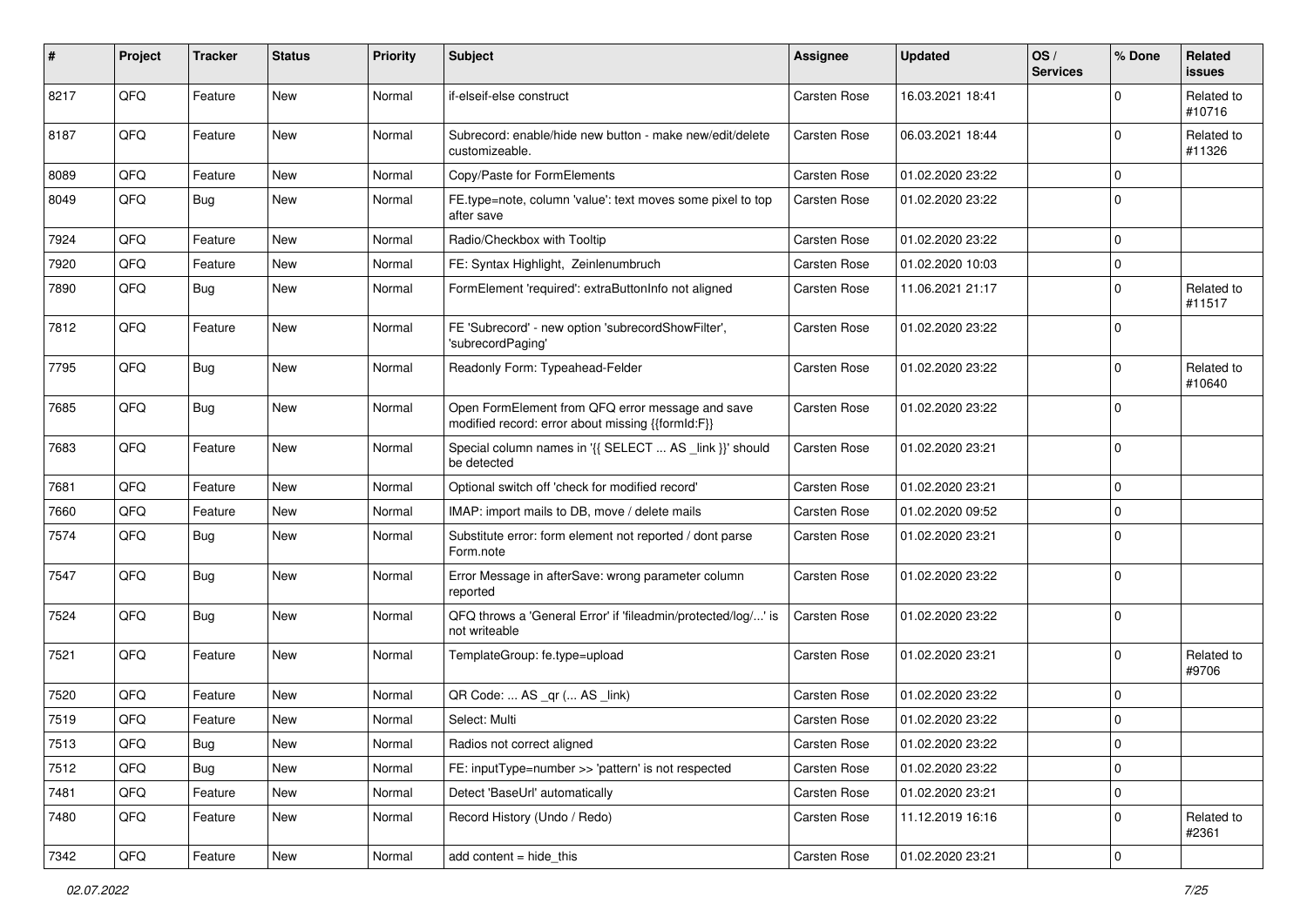| ∦    | Project | <b>Tracker</b> | <b>Status</b> | <b>Priority</b> | Subject                                                                                                                    | <b>Assignee</b>     | <b>Updated</b>   | OS/<br><b>Services</b> | % Done              | Related<br><b>issues</b>                    |
|------|---------|----------------|---------------|-----------------|----------------------------------------------------------------------------------------------------------------------------|---------------------|------------------|------------------------|---------------------|---------------------------------------------|
| 7280 | QFQ     | Feature        | <b>New</b>    | Normal          | recently used table                                                                                                        | Carsten Rose        | 01.02.2020 23:21 |                        | 0                   |                                             |
| 7261 | QFQ     | <b>Bug</b>     | New           | Normal          | Report pathFilename for user without path, only the filename                                                               | <b>Carsten Rose</b> | 01.02.2020 23:21 |                        | $\Omega$            |                                             |
| 7239 | QFQ     | Feature        | New           | Normal          | TinyMCE: html tag whitelist                                                                                                | Carsten Rose        | 01.02.2020 23:21 |                        | $\Omega$            | Related to<br>#14320                        |
| 7219 | QFQ     | <b>Bug</b>     | New           | Normal          | typeSheadSql / typeAheadSqlPrefetch: change to curly<br>braces                                                             | <b>Carsten Rose</b> | 01.02.2020 23:21 |                        | $\Omega$            |                                             |
| 7175 | QFQ     | Feature        | <b>New</b>    | Normal          | Upload: md5 hash as filename                                                                                               | <b>Carsten Rose</b> | 01.02.2020 23:21 |                        | 0                   |                                             |
| 7119 | QFQ     | Feature        | New           | Normal          | Upload: scaleDownWidth, scaleDownHeight                                                                                    | <b>Carsten Rose</b> | 01.02.2020 23:21 |                        | 0                   |                                             |
| 7109 | QFQ     | Feature        | New           | Normal          | Dynamic Updates: row/element hide                                                                                          | <b>Carsten Rose</b> | 01.02.2020 23:22 |                        | $\Omega$            | Has<br>duplicate<br>#4081                   |
| 7102 | QFQ     | Feature        | <b>New</b>    | Normal          | Comment sign in report: '#' and '--'                                                                                       | <b>Carsten Rose</b> | 01.02.2020 23:21 |                        | $\Omega$            |                                             |
| 7099 | QFQ     | Feature        | New           | Normal          | Redesign FormEditor                                                                                                        | <b>Carsten Rose</b> | 01.02.2020 23:21 |                        | $\Omega$            |                                             |
| 7014 | QFQ     | Bug            | New           | Normal          | Sending invalid emails succeeds when<br>debug.redirectAllMailTo is set                                                     | Carsten Rose        | 01.02.2020 23:21 |                        | $\mathbf 0$         |                                             |
| 7002 | QFQ     | Bug            | <b>New</b>    | Normal          | Dynamic Update: row does not disappear / appear                                                                            | <b>Carsten Rose</b> | 01.02.2020 23:22 |                        | 0                   |                                             |
| 6912 | QFQ     | Bug            | <b>New</b>    | Normal          | error Message Var 'deadline' already set in SIP - in Form<br>with FE.value={{deadline:R:::{{deadlinePeriod:Y}}}}           | <b>Carsten Rose</b> | 01.02.2020 23:21 |                        | $\Omega$            |                                             |
| 6855 | QFQ     | Feature        | <b>New</b>    | Normal          | With {{feUser:U}}!={{feUser:T}}: Save / Delete: only possible<br>with {{feUserSave:U}}='yes' and '{{feUserDelete:U}}='yes' | Carsten Rose        | 01.02.2020 23:21 |                        | $\Omega$            |                                             |
| 6765 | QFQ     | Feature        | New           | Normal          | Moeglichkeit via QFQ eigene Logs zu schreiben                                                                              | <b>Carsten Rose</b> | 01.02.2020 23:21 |                        | $\mathbf 0$         |                                             |
| 6723 | QFQ     | Feature        | New           | Normal          | Report QFQ Installation and Version                                                                                        | <b>Carsten Rose</b> | 12.06.2021 09:07 |                        | 0                   |                                             |
| 6677 | QFQ     | Bug            | New           | Normal          | Error message FE Action Element: no/wrong FE reference<br>who cause the problem.                                           | <b>Carsten Rose</b> | 01.02.2020 23:21 |                        | $\Omega$            |                                             |
| 6609 | QFQ     | Feature        | New           | Normal          | Formlet: JSON API erweitern                                                                                                | <b>Carsten Rose</b> | 01.02.2020 23:21 |                        | 50                  |                                             |
| 6602 | QFQ     | Feature        | <b>New</b>    | Normal          | Formlet: in Report auf Mausklick ein mini-form oeffnen                                                                     | <b>Carsten Rose</b> | 11.12.2019 16:16 |                        | 0                   |                                             |
| 6594 | QFQ     | Feature        | New           | Normal          | Excel: on download, check if there is a valid sip                                                                          | Carsten Rose        | 01.02.2020 23:21 |                        | 0                   |                                             |
| 6483 | QFQ     | Bug            | <b>New</b>    | Normal          | R Store funktioniert nicht bei 'Report Notation' im FE                                                                     | <b>Carsten Rose</b> | 01.02.2020 23:21 |                        | $\Omega$            |                                             |
| 6462 | QFQ     | Bug            | New           | Normal          | File Upload: Nutzlose Fehlermeldung wenn Datei zu gross                                                                    | <b>Carsten Rose</b> | 01.02.2020 23:21 |                        | $\Omega$            | Related to<br>#6139                         |
| 6437 | QFQ     | Feature        | New           | Normal          | Neuer Mode Button bei FormElementen                                                                                        | Carsten Rose        | 01.02.2020 23:21 |                        | $\mathbf 0$         | Related to<br>#9668,<br>Blocked by<br>#9678 |
| 6292 | QFQ     | Feature        | New           | Normal          | Download: File speichern mit Hash aber original Filename in<br>der Datenbank vermerken fuer Downloads                      | Carsten Rose        | 01.02.2020 23:21 |                        | $\Omega$            |                                             |
| 6289 | QFO     | Feature        | New           | Normal          | Form: Log                                                                                                                  | Carsten Rose        | 01.02.2020 23:21 |                        | $\mathsf{O}\xspace$ |                                             |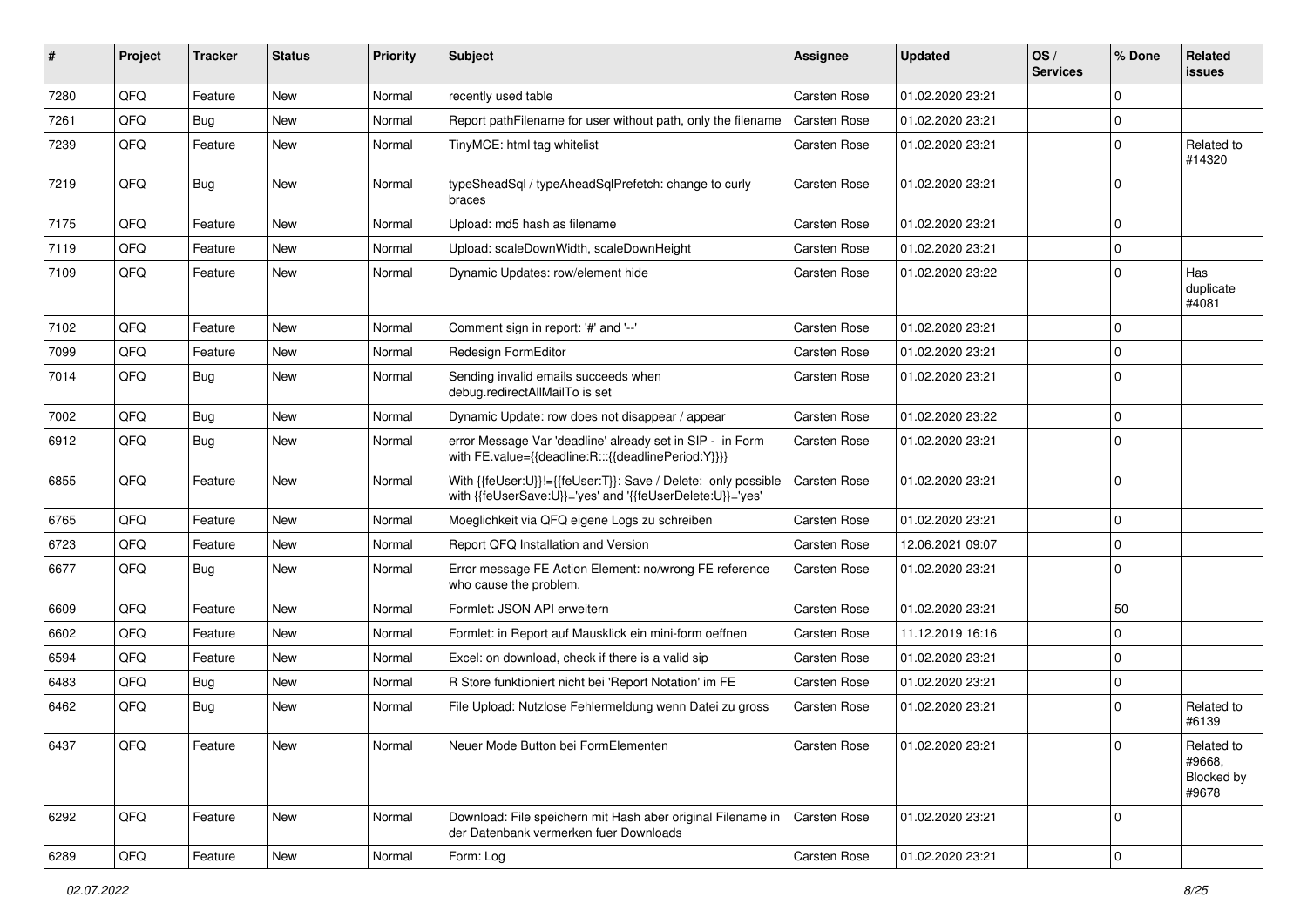| #     | Project | <b>Tracker</b> | <b>Status</b> | <b>Priority</b> | <b>Subject</b>                                                                                         | <b>Assignee</b>     | <b>Updated</b>   | OS/<br><b>Services</b> | % Done         | Related<br><b>issues</b>                    |
|-------|---------|----------------|---------------|-----------------|--------------------------------------------------------------------------------------------------------|---------------------|------------------|------------------------|----------------|---------------------------------------------|
| 6261  | QFQ     | Feature        | <b>New</b>    | Normal          | Persistent SIP                                                                                         | Carsten Rose        | 12.06.2021 09:07 |                        | $\Omega$       | Related to<br>#10819                        |
| 5782  | QFQ     | Feature        | <b>New</b>    | Normal          | NextCloud API                                                                                          | Carsten Rose        | 01.02.2020 10:02 |                        | $\mathbf 0$    |                                             |
| 5576  | QFQ     | <b>Bug</b>     | <b>New</b>    | Normal          | Using MySQL 'DROP' requires privilege - wich is not really<br>necessary.                               | <b>Carsten Rose</b> | 01.02.2020 23:21 |                        | $\Omega$       |                                             |
| 5559  | QFQ     | Bug            | <b>New</b>    | Normal          | FE.type = Upload: 'accept' might contain variables                                                     | Carsten Rose        | 11.05.2020 21:23 |                        | $\mathbf 0$    |                                             |
| 5345  | QFQ     | Feature        | <b>New</b>    | Normal          | Report: UPDATE / INSERT / DELETE statements should<br>trigger subqueries, depending on the result.     | Carsten Rose        | 27.05.2020 16:11 |                        | $\Omega$       |                                             |
| 5305  | QFQ     | <b>Bug</b>     | <b>New</b>    | Normal          | Upload FormElement: nicht disabled by readonly Form                                                    | <b>Carsten Rose</b> | 16.06.2021 13:43 |                        | $\Omega$       | Related to<br>#9347,<br>Related to<br>#9834 |
| 5131  | QFQ     | Feature        | <b>New</b>    | Normal          | Activate Spin Gear ('wait/busy' indicator) via LINK attribute                                          | <b>Carsten Rose</b> | 01.02.2020 23:21 |                        | $\overline{0}$ |                                             |
| 4756  | QFQ     | Bug            | <b>New</b>    | Normal          | Form dirty even nothing changes                                                                        | <b>Carsten Rose</b> | 11.12.2019 16:16 |                        | $\Omega$       |                                             |
| 4413  | QFQ     | Feature        | <b>New</b>    | Normal          | fieldset: show/hidden, modeSql, dynamicUpdate                                                          | <b>Carsten Rose</b> | 09.02.2022 15:19 |                        | $\Omega$       |                                             |
| 4250  | QFQ     | Feature        | <b>New</b>    | Normal          | AutoCron in QFQ via PHP                                                                                | <b>Carsten Rose</b> | 01.02.2020 23:21 |                        | $\Omega$       | Related to<br>#3292,<br>Related to<br>#3291 |
| 4082  | QFQ     | Feature        | <b>New</b>    | Normal          | Dynamic Update: modeSql - useful default                                                               | Carsten Rose        | 01.02.2020 23:22 |                        | $\Omega$       |                                             |
| 4050  | QFQ     | Feature        | <b>New</b>    | Normal          | sql.log: 1) FormElement ID which causes a specific action,<br>2) Result in the same row.               | Carsten Rose        | 15.04.2020 11:35 |                        | $\Omega$       | Related to<br>#5458                         |
| 4023  | QFQ     | Feature        | <b>New</b>    | Normal          | prepared statements - FE action: salveld, sqllnsert,<br>sqlUpdate, sqlDelete, sqlBefore, sqlAfter      | <b>Carsten Rose</b> | 11.12.2019 16:15 |                        | $\Omega$       |                                             |
| 4018  | QFQ     | Feature        | <b>New</b>    | Normal          | typeahead: long query parameter / answer triggers 'Attack<br>detected' and purges current SIP storage. | Carsten Rose        | 29.06.2022 22:46 |                        | $\Omega$       | Related to<br>#9077                         |
| 3547  | QFQ     | Bug            | <b>New</b>    | Normal          | FE of type 'note' causes writing of empty fields.                                                      | Carsten Rose        | 01.02.2020 23:21 |                        | $\Omega$       |                                             |
| 3504  | QFQ     | Feature        | New           | Normal          | Logging: welche Action FEs werden wann wie ausgefuehrt                                                 | <b>Carsten Rose</b> | 01.02.2020 23:21 |                        | $\Omega$       | Related to<br>#5458,<br>Related to<br>#4092 |
| 3432  | QFQ     | Feature        | <b>New</b>    | Normal          | subrecord: dynamicUpdate                                                                               | Carsten Rose        | 11.06.2020 21:10 |                        | $\Omega$       | Related to<br>#5691                         |
| 2361  | QFQ     | Feature        | <b>New</b>    | Normal          | Logging wer/wann/wo welches Formular aufgerufen hat                                                    | <b>Carsten Rose</b> | 11.12.2019 16:15 |                        | $\Omega$       | Related to<br>#4432.<br>Related to<br>#7480 |
| 14455 | QFQ     | Support        | <b>New</b>    | Normal          | TinyMCE: Activate save button after upload picture over<br>drag&drop                                   | Enis Nuredini       | 01.07.2022 08:37 |                        | $\Omega$       |                                             |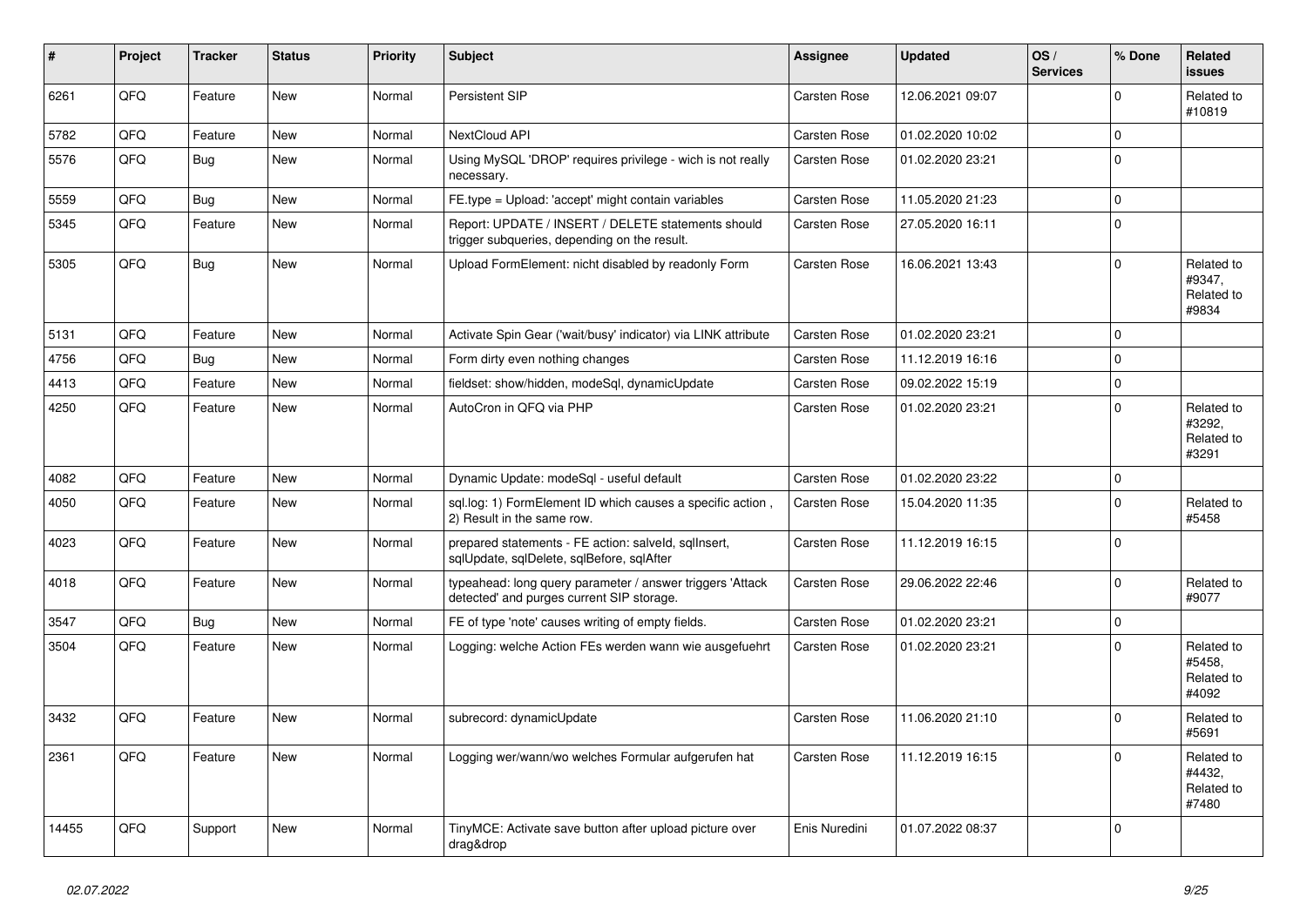| #     | Project | <b>Tracker</b> | <b>Status</b> | <b>Priority</b> | <b>Subject</b>                                                                        | <b>Assignee</b>        | <b>Updated</b>   | OS/<br><b>Services</b> | % Done      | Related<br><b>issues</b>                         |
|-------|---------|----------------|---------------|-----------------|---------------------------------------------------------------------------------------|------------------------|------------------|------------------------|-------------|--------------------------------------------------|
| 14395 | QFQ     | Support        | <b>New</b>    | Normal          | FormEditor: Virtual table columns                                                     | Enis Nuredini          | 21.06.2022 16:09 |                        | $\Omega$    |                                                  |
| 14377 | QFQ     | Bug            | <b>New</b>    | Normal          | Documentation > General Tips: white page after migration                              | Enis Nuredini          | 19.06.2022 16:37 |                        | $\Omega$    |                                                  |
| 14376 | QFQ     | Feature        | <b>New</b>    | Normal          | QFQ Bootstrap: if missing, create stored procedures                                   | Enis Nuredini          | 19.06.2022 16:37 |                        | $\mathbf 0$ |                                                  |
| 14322 | QFQ     | <b>Bug</b>     | <b>New</b>    | Normal          | Form Load: by default no scroll (save & close should be<br>visible)                   | Enis Nuredini          | 15.06.2022 14:12 |                        | $\Omega$    | Related to<br>#14321,<br>Related to<br>#6232     |
| 14245 | QFQ     | Bug            | <b>New</b>    | Normal          | Form Save Btn bleibt disabled wenn Datumsfeld über<br>Datepicker geändert             | Enis Nuredini          | 27.05.2022 13:45 |                        | $\mathbf 0$ | Related to<br>#13689                             |
| 14227 | QFQ     | Feature        | <b>New</b>    | Normal          | Selenium Konkurrenz: cypress.io                                                       | Enis Nuredini          | 28.05.2022 11:02 |                        | $\mathbf 0$ |                                                  |
| 14028 | QFQ     | Feature        | <b>New</b>    | Normal          | Required notification: visual nicer                                                   | Enis Nuredini          | 28.05.2022 11:01 |                        | $\mathbf 0$ |                                                  |
| 13945 | QFQ     | Feature        | <b>New</b>    | Normal          | As link: content before/after link                                                    | Enis Nuredini          | 28.05.2022 11:01 |                        | $\mathbf 0$ | Related to<br>#12262                             |
| 13689 | QFQ     | <b>Bug</b>     | <b>New</b>    | Normal          | Enter auf Eingabefeld mit ungültigem Wert führt zu blurry<br>Seite                    | Enis Nuredini          | 28.05.2022 10:53 |                        | $\Omega$    | Related to<br>#14245, Has<br>duplicate<br>#11891 |
| 12989 | QFQ     | Bug            | New           | Normal          | empty string does not trigger dynamic update                                          | Enis Nuredini          | 28.05.2022 11:09 |                        | $\mathbf 0$ |                                                  |
| 11892 | QFQ     | Feature        | <b>New</b>    | Normal          | tablesorter: columns with links are hard to order - new<br>qualifier 'Y: <ord>'</ord> | Enis Nuredini          | 23.03.2022 09:22 |                        | $\Omega$    |                                                  |
| 10463 | QFQ     | Feature        | <b>New</b>    | Normal          | Report _link: expliztes setzen von HTML Tags (Bedarf fuer<br>'data-selenium' & 'id')  | Enis Nuredini          | 23.03.2022 09:23 |                        | $\Omega$    | Related to<br>#7648                              |
| 3864  | QFQ     | Feature        | <b>New</b>    | Normal          | Encrypt / decrypt field                                                               | Enis Nuredini          | 30.06.2022 16:29 |                        | $\Omega$    |                                                  |
| 13609 | QFQ     | Feature        | <b>New</b>    | Normal          | QFQ Introduction: Seite aufloesen                                                     | Philipp<br>Gröbelbauer | 28.05.2022 11:02 |                        | $\Omega$    |                                                  |
| 10003 | QFQ     | Feature        | Priorize      | Normal          | fieldset: stronger visualize group                                                    | Benjamin Baer          | 12.02.2020 08:13 |                        | $\mathbf 0$ |                                                  |
| 9135  | QFQ     | Feature        | Priorize      | Normal          | Progress Bar generic / replace old hourglass download<br>popup                        | Benjamin Baer          | 03.01.2022 07:43 |                        | $\mathbf 0$ |                                                  |
| 7965  | QFQ     | Feature        | Priorize      | Normal          | Input type 'text' with visual format - currency                                       | Benjamin Baer          | 03.01.2022 07:45 |                        | $\mathbf 0$ |                                                  |
| 7730  | QFQ     | Feature        | Priorize      | Normal          | SELECT Box: title in between                                                          | Benjamin Baer          | 01.02.2020 23:22 |                        | $\Omega$    |                                                  |
| 6870  | QFQ     | Feature        | Priorize      | Normal          | Click on '_link' triggers an API call                                                 | Benjamin Baer          | 03.01.2022 08:25 |                        | $\mathbf 0$ |                                                  |
| 6801  | QFQ     | Feature        | Priorize      | Normal          | Fabric: Maximize / FullIscreen                                                        | Benjamin Baer          | 21.03.2022 09:56 |                        | $\mathbf 0$ |                                                  |
| 6566  | QFQ     | <b>Bug</b>     | Priorize      | Normal          | Link Function 'delete': provided parameter missing on page<br>reload                  | Benjamin Baer          | 03.01.2022 08:08 |                        | $\Omega$    |                                                  |
| 6224  | QFQ     | Feature        | Priorize      | Normal          | Dynamic update: fade in/out fields                                                    | Benjamin Baer          | 21.03.2022 09:50 |                        | $\mathbf 0$ |                                                  |
| 6140  | QFQ     | Bug            | Priorize      | Normal          | QFQ DnD Sort: Locked fields                                                           | Benjamin Baer          | 21.03.2022 09:56 |                        | $\Omega$    |                                                  |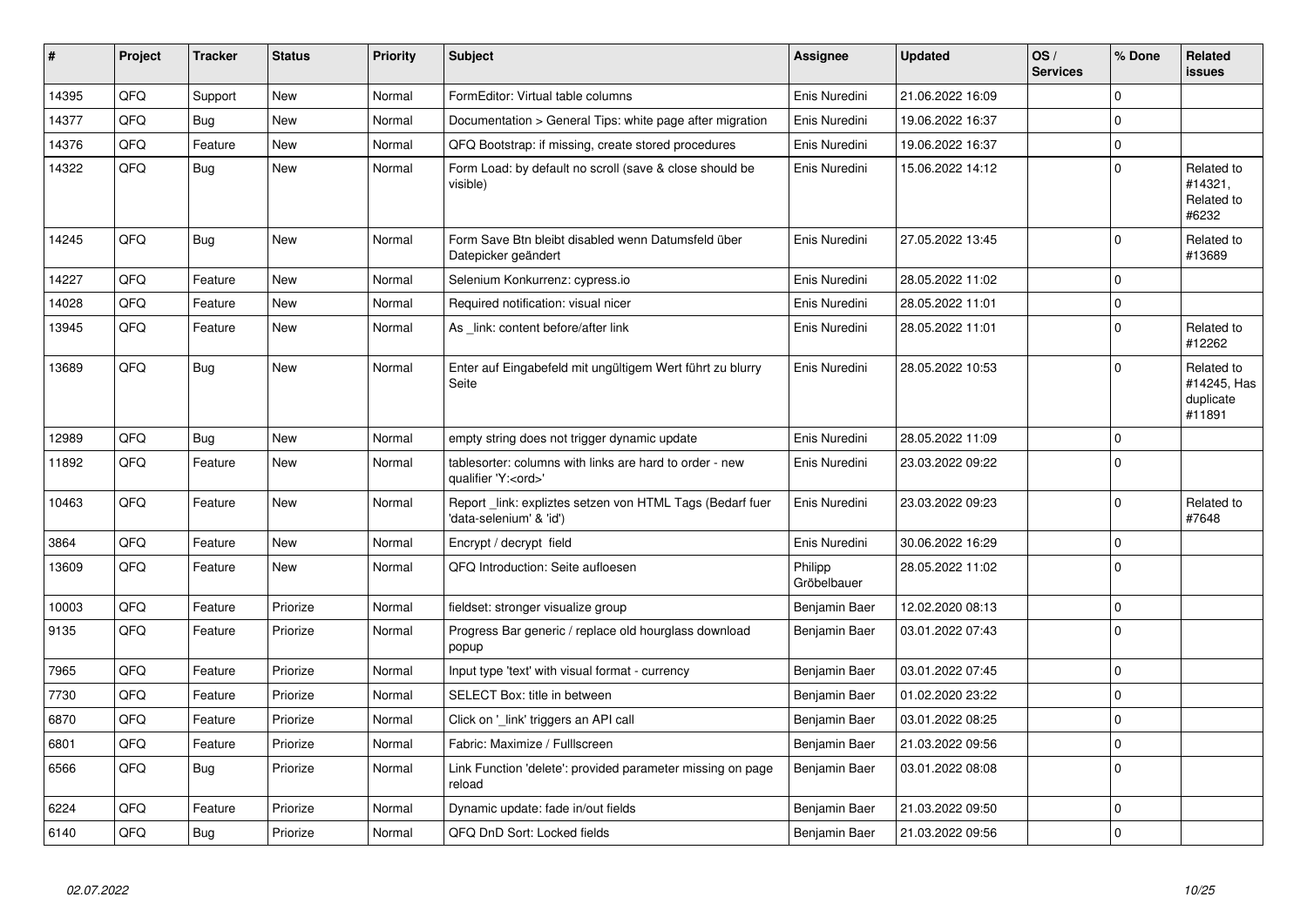| #     | Project | <b>Tracker</b> | <b>Status</b> | <b>Priority</b> | Subject                                                                                             | <b>Assignee</b>     | <b>Updated</b>   | OS/<br><b>Services</b> | % Done      | Related<br><b>issues</b>                                               |
|-------|---------|----------------|---------------|-----------------|-----------------------------------------------------------------------------------------------------|---------------------|------------------|------------------------|-------------|------------------------------------------------------------------------|
| 5562  | QFQ     | Feature        | Priorize      | Normal          | Drag'n'Drop fuer Uploads                                                                            | Benjamin Baer       | 21.03.2022 09:52 |                        | 0           | Related to<br>#9706                                                    |
| 5366  | QFQ     | Feature        | Priorize      | Normal          | Saving with keyboard shortcuts                                                                      | Benjamin Baer       | 21.03.2022 09:47 |                        | $\mathbf 0$ |                                                                        |
| 4457  | QFQ     | Bug            | Priorize      | Normal          | typeahead: pressing return to select an item, saves the form<br>and closes the form.                | Benjamin Baer       | 03.01.2022 08:01 |                        | $\Omega$    | Related to<br>#4398                                                    |
| 2665  | QFQ     | Bug            | Priorize      | Normal          | Dynamic Update funktioniert nicht, wenn beim<br>entsprechenden FormElement eine size angegeben ist. | Benjamin Baer       | 03.01.2022 08:12 |                        | 30          |                                                                        |
| 14371 | QFQ     | Feature        | Priorize      | Normal          | <b>LDAP via REPORT</b>                                                                              | <b>Carsten Rose</b> | 19.06.2022 16:37 |                        | $\Omega$    |                                                                        |
| 14290 | QFQ     | Feature        | Priorize      | Normal          | FormEditor: Show Table Definition                                                                   | <b>Carsten Rose</b> | 19.06.2022 16:37 |                        | 0           |                                                                        |
| 14283 | QFQ     | Bug            | Priorize      | Normal          | HEIC / HEIF convert doesn't trigger                                                                 | <b>Carsten Rose</b> | 19.06.2022 16:37 |                        | $\Omega$    |                                                                        |
| 12504 | QFQ     | Feature        | Priorize      | Normal          | sql.log: report fe.id                                                                               | Carsten Rose        | 05.05.2021 22:09 |                        | $\mathbf 0$ |                                                                        |
| 12503 | QFQ     | Feature        | Priorize      | Normal          | Detect dangerous UPDATE statement with missing WHERE                                                | <b>Carsten Rose</b> | 05.05.2021 22:09 |                        | $\mathbf 0$ |                                                                        |
| 12452 | QFQ     | Feature        | Priorize      | Normal          | BaseURL: alsways with '/' at the end                                                                | <b>Carsten Rose</b> | 19.06.2022 13:45 |                        | 0           | Related to<br>#10782                                                   |
| 12325 | QFQ     | Bug            | Priorize      | Normal          | MultiDB form.dblndex not working for report syntax                                                  | <b>Carsten Rose</b> | 07.09.2021 13:37 |                        | $\Omega$    | Related to<br>#12145,<br>Related to<br>#12314                          |
| 11320 | QFQ     | Feature        | Priorize      | Normal          | Typo3 Version 10 support                                                                            | <b>Carsten Rose</b> | 05.05.2021 22:09 |                        | $\Omega$    |                                                                        |
| 10015 | QFQ     | Feature        | Priorize      | Normal          | Monospace in Textarea                                                                               | <b>Carsten Rose</b> | 03.02.2020 13:40 |                        | 0           |                                                                        |
| 10012 | QFQ     | Feature        | Priorize      | Normal          | redirectAllMailTo: {{beEmail:T}}                                                                    | <b>Carsten Rose</b> | 08.05.2021 09:54 |                        | 0           | Related to<br>#12412,<br>Related to<br>#12413,<br>Related to<br>#10011 |
| 10011 | QFQ     | Feature        | Priorize      | Normal          | Offer new STORE TYPO3 Variable 'beUser', 'beEmail'                                                  | <b>Carsten Rose</b> | 08.05.2021 09:51 |                        | U           | Related to<br>#10012,<br>Related to<br>#12511                          |
| 10005 | QFQ     | Feature        | Priorize      | Normal          | Report / special column name:  AS _calendar                                                         | <b>Carsten Rose</b> | 03.06.2020 17:28 |                        | $\Omega$    |                                                                        |
| 9975  | QFQ     | <b>Bug</b>     | Priorize      | Normal          | Dropdown Menu: 'r:3' broken                                                                         | Carsten Rose        | 01.02.2020 10:13 |                        | $\mathbf 0$ |                                                                        |
| 9968  | QFG     | Feature        | Priorize      | Normal          | Tooltip in Links for Developer                                                                      | Carsten Rose        | 01.02.2020 23:17 |                        | 0           |                                                                        |
| 9958  | QFQ     | Bug            | Priorize      | Normal          | Broken subrecord query: no error message                                                            | Carsten Rose        | 05.02.2021 15:15 |                        | 0           |                                                                        |
| 9947  | QFQ     | <b>Bug</b>     | Priorize      | Normal          | Unwanted error message if missing 'typeAheadSqlPrefetch'                                            | <b>Carsten Rose</b> | 01.02.2020 10:13 |                        | 0           |                                                                        |
| 9928  | QFQ     | Feature        | Priorize      | Normal          | SpecialColumnName: a) Deprecated: ' AS "_+tag " ', b)<br>New: ' AS "_ <tag1><tag2>"</tag2></tag1>   | Carsten Rose        | 01.02.2020 23:17 |                        | $\mathbf 0$ | Related to<br>#9929                                                    |
| 9900  | QFG     | Feature        | Priorize      | Normal          | Generic API Call: tt-content record >> JSON                                                         | Carsten Rose        | 01.02.2020 10:13 |                        | 0           |                                                                        |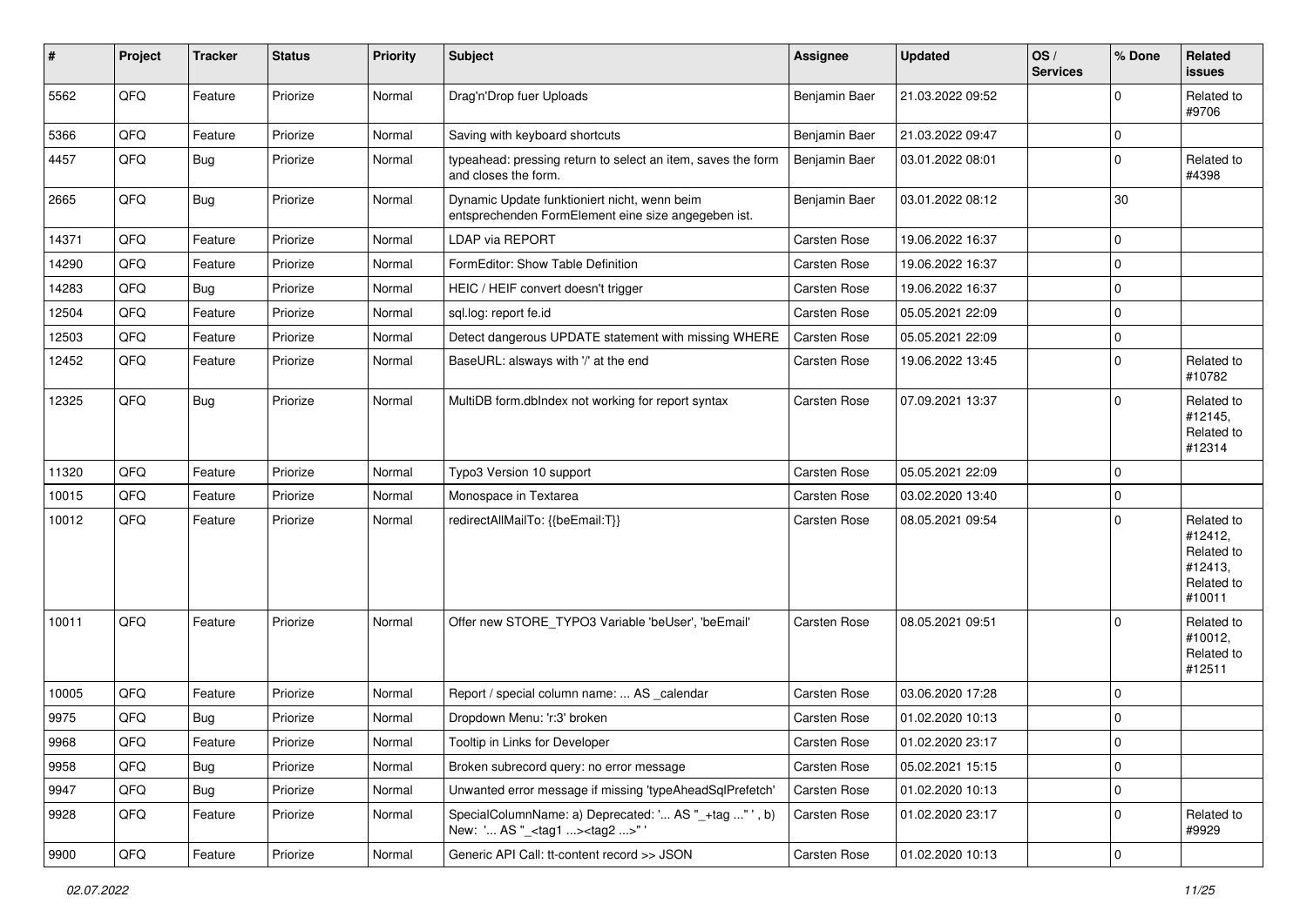| #    | Project | <b>Tracker</b> | <b>Status</b> | <b>Priority</b> | <b>Subject</b>                                                                                           | <b>Assignee</b>     | <b>Updated</b>   | OS/<br><b>Services</b> | % Done      | Related<br><b>issues</b>                                                |
|------|---------|----------------|---------------|-----------------|----------------------------------------------------------------------------------------------------------|---------------------|------------------|------------------------|-------------|-------------------------------------------------------------------------|
| 9862 | QFQ     | Bug            | Priorize      | Normal          | Failed writing to sql mail qfq.log should throw an exception                                             | Carsten Rose        | 01.02.2020 10:13 |                        | $\Omega$    |                                                                         |
| 9834 | QFQ     | <b>Bug</b>     | Priorize      | Normal          | Input elements with tag 'disabled' are missing on<br>form-submit: server option 'processReadOnly' broken | <b>Carsten Rose</b> | 07.12.2021 16:43 |                        | 0           | Related to<br>#9691,<br>Related to<br>#5305, Has<br>duplicate<br>#12331 |
| 9668 | QFQ     | Feature        | Priorize      | Normal          | Form.mode: rename 'hidden' to 'hide'                                                                     | <b>Carsten Rose</b> | 05.05.2021 22:14 |                        | 0           | Related to<br>#6437                                                     |
| 9394 | QFQ     | Feature        | Priorize      | Normal          | REST: allow for non numerical ids in get requests                                                        | <b>Carsten Rose</b> | 05.05.2021 22:10 |                        | $\mathbf 0$ |                                                                         |
| 9346 | QFQ     | Feature        | Priorize      | Normal          | beforeSave: check if an upload is given                                                                  | <b>Carsten Rose</b> | 11.06.2021 21:18 |                        | 0           |                                                                         |
| 8963 | QFQ     | Feature        | Priorize      | Normal          | Setting values in a store: flexible way                                                                  | <b>Carsten Rose</b> | 05.05.2021 22:10 |                        | 0           | Related to<br>#8975                                                     |
| 8585 | QFQ     | Feature        | Priorize      | Normal          | Enhance Error message for 'unknown form'                                                                 | <b>Carsten Rose</b> | 01.02.2020 10:13 |                        | $\mathbf 0$ |                                                                         |
| 8584 | QFQ     | Feature        | Priorize      | Normal          | FE 'Action' - never assign to Container (except Template<br>Group)                                       | <b>Carsten Rose</b> | 01.02.2020 10:13 |                        | $\Omega$    |                                                                         |
| 8277 | QFQ     | Feature        | Priorize      | Normal          | fe.parameter.default=                                                                                    | <b>Carsten Rose</b> | 01.02.2020 23:17 |                        | $\Omega$    | Related to<br>#8113                                                     |
| 8044 | QFQ     | Feature        | Priorize      | Normal          | Transaction: a) Form, b) Report                                                                          | <b>Carsten Rose</b> | 05.05.2021 22:14 |                        | 0           | Related to<br>#8043                                                     |
| 8037 | QFQ     | Bug            | Priorize      | Normal          | FE.type=upload (advanced mode): {{slaveId:V}} missing<br>during dynamic update                           | <b>Carsten Rose</b> | 01.02.2020 10:13 |                        | $\Omega$    |                                                                         |
| 8034 | QFQ     | Feature        | Priorize      | Normal          | FormElement 'data': 22.22.2222 should not be accepted                                                    | <b>Carsten Rose</b> | 01.02.2020 10:13 |                        | $\mathbf 0$ |                                                                         |
| 7656 | QFQ     | Bug            | Priorize      | Normal          | FE with required, 'pattern' and 'extraButtonLock': always<br>complain about missing value                | Carsten Rose        | 01.02.2020 10:13 |                        | $\Omega$    |                                                                         |
| 7630 | QFQ     | Feature        | Priorize      | Normal          | detailed error message for simple upload                                                                 | <b>Carsten Rose</b> | 01.02.2020 10:13 |                        | $\Omega$    |                                                                         |
| 7616 | QFQ     | Bug            | Priorize      | Normal          | Selectlist with Enum & Dynamic Update                                                                    | <b>Carsten Rose</b> | 01.02.2020 10:13 |                        | 0           |                                                                         |
| 7522 | QFQ     | Feature        | Priorize      | Normal          | Inserting default index.html to folder (Avoid Apache Indexing)                                           | <b>Carsten Rose</b> | 01.02.2020 10:13 |                        | $\Omega$    |                                                                         |
| 7290 | QFQ     | Feature        | Priorize      | Normal          | FormEditor: title as textarea if LEN(title)>60                                                           | Carsten Rose        | 01.02.2020 10:13 |                        | $\Omega$    | Blocked by<br>#7682                                                     |
| 7217 | QFQ     | Feature        | Priorize      | Normal          | Download: notice User if `_sip=?` is missing                                                             | <b>Carsten Rose</b> | 01.02.2020 10:13 |                        | 0           |                                                                         |
| 6998 | QFQ     | Feature        | Priorize      | Normal          | Form: with debug=on show column information as tooltip of<br>column label                                | <b>Carsten Rose</b> | 01.02.2020 10:13 |                        | $\Omega$    |                                                                         |
| 6574 | QFQ     | <b>Bug</b>     | Priorize      | Normal          | qfq.log: Fehlermeldung wurde angezeigt, aber nicht geloggt                                               | Carsten Rose        | 01.02.2020 10:13 |                        | $\mathbf 0$ |                                                                         |
| 5942 | QFQ     | Feature        | Priorize      | Normal          | 'L' and 'type': append to links, generate via '_link' by using 'u:'                                      | Carsten Rose        | 01.02.2020 10:13 |                        | 0           |                                                                         |
| 3867 | QFG     | Feature        | Priorize      | Normal          | Readonly Formular: Template Groups add/delete<br>ausbeldnen                                              | Carsten Rose        | 05.05.2021 22:12 |                        | 0           |                                                                         |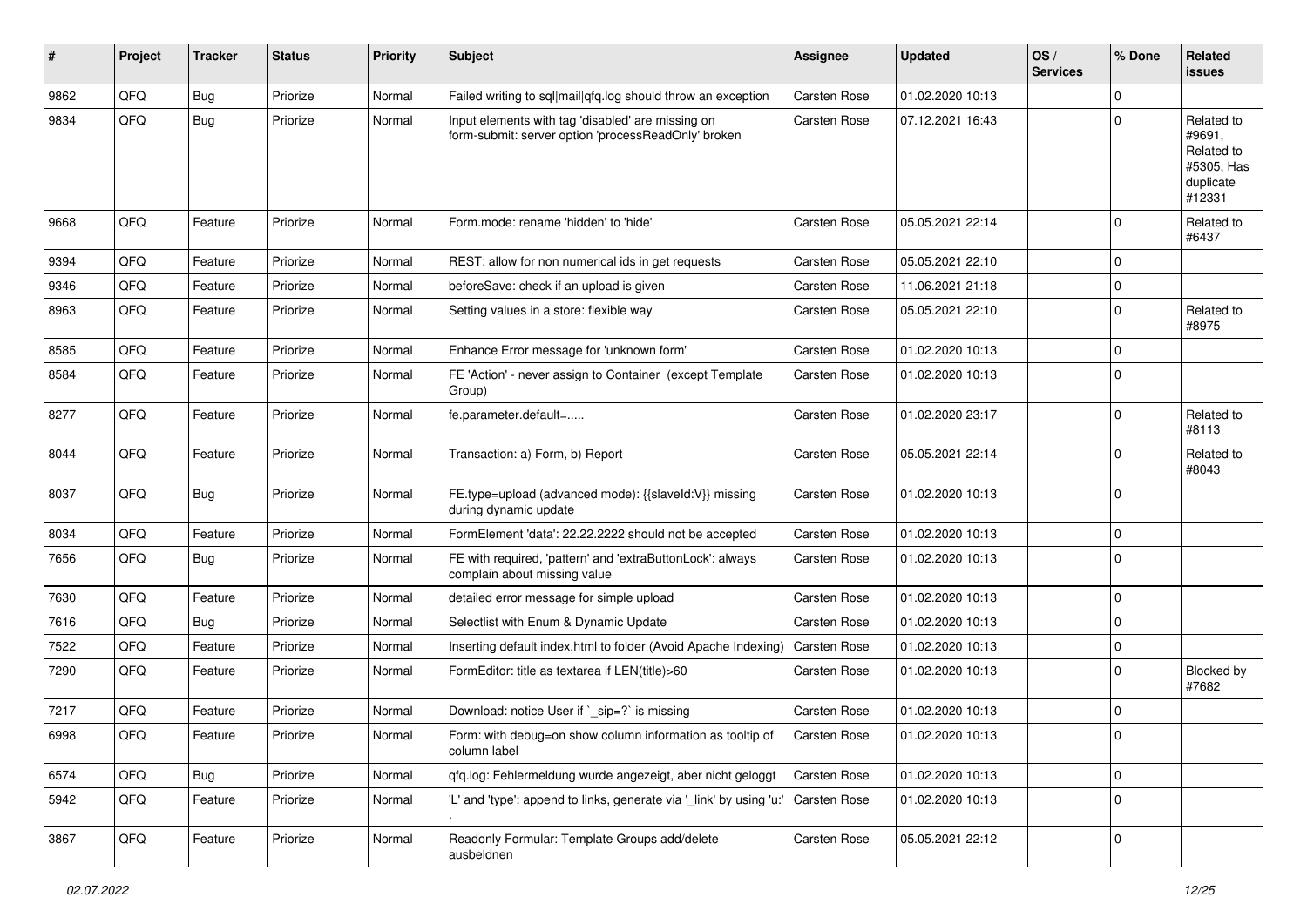| #     | Project | <b>Tracker</b> | <b>Status</b> | <b>Priority</b> | <b>Subject</b>                                                                        | <b>Assignee</b> | Updated          | OS/<br><b>Services</b> | % Done      | Related<br><b>issues</b>                                                                                                                                              |
|-------|---------|----------------|---------------|-----------------|---------------------------------------------------------------------------------------|-----------------|------------------|------------------------|-------------|-----------------------------------------------------------------------------------------------------------------------------------------------------------------------|
| 3782  | QFQ     | Bug            | Priorize      | Normal          | Bei fehlerhafter Eingabe (z.B. Datum) sollte das erwartete<br>Format angezeigt werden | Carsten Rose    | 01.02.2020 10:13 |                        | $\mathbf 0$ |                                                                                                                                                                       |
| 13943 | QFQ     | Bug            | Priorize      | Normal          | unable to find formgroup                                                              | Enis Nuredini   | 28.05.2022 11:03 |                        | $\mathbf 0$ |                                                                                                                                                                       |
| 13900 | QFQ     | Feature        | Priorize      | Normal          | Selenium: Check das Cookie/PDF funktioniert                                           | Enis Nuredini   | 25.03.2022 12:45 |                        | $\mathbf 0$ |                                                                                                                                                                       |
| 10569 | QFQ     | Feature        | Priorize      | Normal          | link _blank more safe                                                                 | Enis Nuredini   | 25.03.2022 12:44 |                        | $\mathbf 0$ |                                                                                                                                                                       |
| 14320 | QFQ     | Feature        | ToDo          | Normal          | Allow specific HTML Tags and Attributes: general, TinyMCE                             | Enis Nuredini   | 17.06.2022 10:44 |                        | $\mathbf 0$ | Related to<br>#12664,<br>Related to<br>#12039,<br>Related to<br>#11702,<br>Related to<br>#7239,<br>Related to<br>#3708,<br>Related to<br>#3646,<br>Related to<br>#880 |
| 14303 | QFQ     | <b>Bug</b>     | ToDo          | Normal          | datetime broken with picker                                                           | Enis Nuredini   | 17.06.2022 09:02 |                        | $\mathbf 0$ | Related to<br>#12630                                                                                                                                                  |
| 13899 | QFQ     | Bug            | ToDo          | Normal          | Selenium: zum laufen bringen                                                          | Enis Nuredini   | 25.03.2022 10:24 |                        | $\mathbf 0$ |                                                                                                                                                                       |
| 12262 | QFQ     | Feature        | ToDo          | Normal          | Form buttons on top: more customable                                                  | Enis Nuredini   | 17.06.2022 10:44 |                        | $\mathbf 0$ | Related to<br>#13945, Has<br>duplicate<br>#4046, Has<br>duplicate<br>#10080                                                                                           |
| 4194  | QFQ     | Feature        | In Progress   | Normal          | Bootstrap 4 ist jetzt offiziel                                                        |                 | 03.05.2021 20:47 |                        | $\mathbf 0$ | Related to<br>#10114                                                                                                                                                  |
| 14323 | QFQ     | Bug            | In Progress   | Normal          | Report: render=both single - no impact                                                | Carsten Rose    | 19.06.2022 18:31 |                        | $\mathbf 0$ |                                                                                                                                                                       |
| 14175 | QFQ     | <b>Bug</b>     | In Progress   | Normal          | Opening a form with no QFQ Session cookie fails                                       | Carsten Rose    | 03.06.2022 10:40 |                        | $\mathbf 0$ |                                                                                                                                                                       |
| 13330 | QFQ     | Feature        | In Progress   | Normal          | Multi Form: Upload                                                                    | Carsten Rose    | 07.11.2021 12:40 |                        | 50          | Related to<br>#9706                                                                                                                                                   |
| 12440 | QFQ     | Feature        | In Progress   | Normal          | Typo3 V10 upgrade (durchfuehren und testen)                                           | Carsten Rose    | 21.03.2022 09:53 |                        | 50          | Related to<br>#12357,<br>Related to<br>#12067,<br>Related to<br>#10661                                                                                                |
| 12439 | QFQ     | Feature        | In Progress   | Normal          | TinyMCE Paste from Word & Character Count/Limit                                       | Carsten Rose    | 05.05.2021 22:15 |                        | $\mathbf 0$ |                                                                                                                                                                       |
| 11980 | QFG     | Feature        | In Progress   | Normal          | protected verzeichnis MUSS geschützt werden                                           | Carsten Rose    | 07.09.2021 13:30 |                        | $\pmb{0}$   |                                                                                                                                                                       |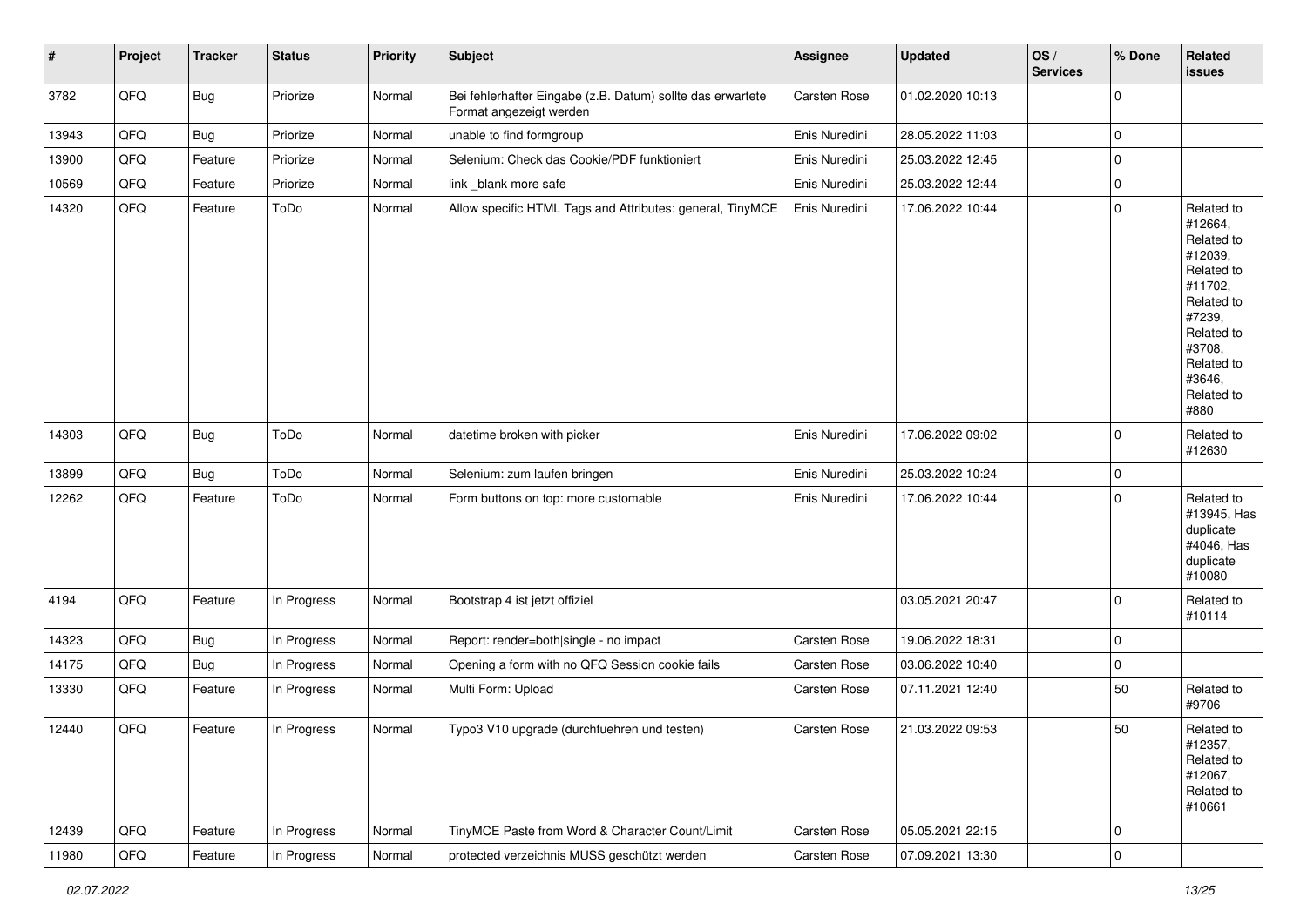| #     | <b>Project</b> | <b>Tracker</b> | <b>Status</b>              | <b>Priority</b> | <b>Subject</b>                                                                     | <b>Assignee</b>     | <b>Updated</b>   | OS/<br><b>Services</b> | % Done      | Related<br><b>issues</b>                                                                                                       |
|-------|----------------|----------------|----------------------------|-----------------|------------------------------------------------------------------------------------|---------------------|------------------|------------------------|-------------|--------------------------------------------------------------------------------------------------------------------------------|
| 11517 | QFQ            | <b>Bug</b>     | In Progress                | Normal          | extraButtonInfo Broken for multiple FormElements                                   | <b>Carsten Rose</b> | 12.05.2022 13:12 |                        | $\Omega$    | Related to<br>#7890,<br>Related to<br>#3811, Has<br>duplicate<br>#10905, Has<br>duplicate<br>#10553, Has<br>duplicate<br>#6779 |
| 11076 | QFQ            | Feature        | In Progress                | Normal          | SELECT  AS _websocket                                                              | <b>Carsten Rose</b> | 30.08.2020 17:49 |                        | $\Omega$    |                                                                                                                                |
| 10793 | QFQ            | Feature        | In Progress                | Normal          | <b>Update NPM Packages</b>                                                         | Carsten Rose        | 07.09.2021 13:25 |                        | 30          |                                                                                                                                |
| 10661 | QFQ            | Bug            | In Progress                | Normal          | Typo3 Warnungen                                                                    | Carsten Rose        | 07.09.2021 13:23 |                        | $\Omega$    | Related to<br>#12440                                                                                                           |
| 10443 | QFQ            | Feature        | In Progress                | Normal          | Konzept_api / _live                                                                | Carsten Rose        | 07.05.2020 09:39 |                        | $\Omega$    |                                                                                                                                |
| 9691  | QFQ            | Bug            | In Progress                | Normal          | Checkbox: dynamic update > readonly                                                | Carsten Rose        | 01.02.2020 23:22 |                        | 50          | Related to<br>#9834                                                                                                            |
| 6250  | QFQ            | Feature        | In Progress                | Normal          | Enhance layout: a) Subrecord, b) Subrecord-Title                                   | Carsten Rose        | 01.02.2020 23:22 |                        | 0           | Related to<br>#5391                                                                                                            |
| 5695  | QFQ            | Feature        | In Progress                | Normal          | <b>Multiform</b>                                                                   | <b>Carsten Rose</b> | 02.01.2021 18:38 |                        | $\Omega$    |                                                                                                                                |
| 12630 | QFQ            | Feature        | In Progress                | Normal          | Input: date[time]: min / max values                                                | Enis Nuredini       | 20.06.2022 18:31 |                        | $\Omega$    | Related to<br>#10096,<br>Related to<br>#14302.<br>Related to<br>#14303                                                         |
| 13566 | QFQ            | Feature        | Ready to sync<br>(develop) | Normal          | Delete config-example.qfq.php file                                                 | Carsten Rose        | 23.12.2021 09:25 |                        | $\Omega$    |                                                                                                                                |
| 9898  | QFQ            | <b>Bug</b>     | Feedback                   | Normal          | Formular trotz Timeout gespeichert                                                 | Benjamin Baer       | 01.02.2020 15:56 |                        | $\mathbf 0$ |                                                                                                                                |
| 9535  | QFQ            | <b>Bug</b>     | Feedback                   | Normal          | Report:  AS '_vertical' - column to wide - vertical >> rot45,<br>rot <sub>90</sub> | Benjamin Baer       | 01.02.2020 15:56 |                        | 0           |                                                                                                                                |
| 12584 | QFQ            | Feature        | Feedback                   | Normal          | T3 v10 migration script: replace alias-patterns (v11)                              | <b>Carsten Rose</b> | 28.05.2022 11:12 |                        | 100         |                                                                                                                                |
| 12546 | QFQ            | Bug            | Feedback                   | Normal          | Branch 'Development' - Unit Tests mit dirty workaround<br>angepasst                | <b>Carsten Rose</b> | 19.03.2022 17:48 |                        | $\Omega$    |                                                                                                                                |
| 5894  | QFQ            | Feature        | Feedback                   | Normal          | Typeahead in Report: show/hide rows dynamically                                    | <b>Carsten Rose</b> | 18.02.2022 08:50 |                        | $\Omega$    | Related to<br>#5893.<br>Related to<br>#5885                                                                                    |
| 11347 | QFQ            | <b>Bug</b>     | Feedback                   | Normal          | If Bedingungen funktionieren nicht korrekt                                         | Christoph Fuchs     | 21.03.2021 20:37 |                        | $\Omega$    |                                                                                                                                |
| 13767 | QFQ            | <b>Bug</b>     | Feedback                   | Normal          | date/time-picker: required shows up/down button orange                             | Enis Nuredini       | 16.05.2022 23:16 |                        | $\Omega$    |                                                                                                                                |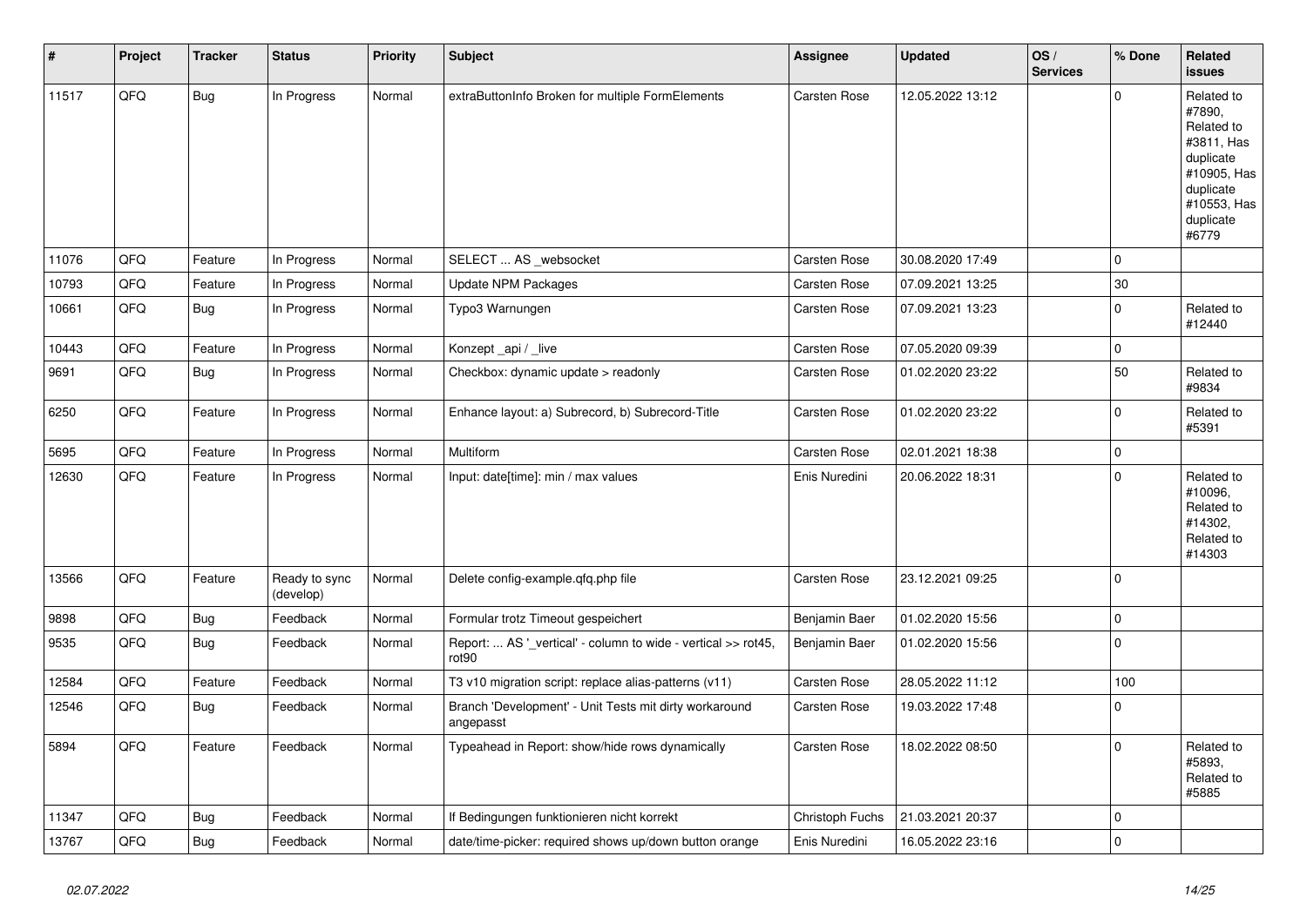| $\pmb{\#}$ | Project | <b>Tracker</b> | <b>Status</b>     | <b>Priority</b> | <b>Subject</b>                                                                       | <b>Assignee</b>   | <b>Updated</b>   | OS/<br><b>Services</b> | % Done      | Related<br>issues    |
|------------|---------|----------------|-------------------|-----------------|--------------------------------------------------------------------------------------|-------------------|------------------|------------------------|-------------|----------------------|
| 13572      | QFQ     | Feature        | Feedback          | Normal          | Form Load: misleading error message on trying to load non<br>existent primary record | Enis Nuredini     | 16.05.2022 23:16 |                        | 100         |                      |
| 10782      | QFQ     | Feature        | Feedback          | Normal          | Tiny MCE: Image Upload                                                               | Enis Nuredini     | 16.05.2022 23:16 |                        | 0           | Related to<br>#12452 |
| 10124      | QFQ     | Feature        | Feedback          | Normal          | qfq AAI-Login                                                                        | Karin Niffeler    | 07.05.2020 09:36 |                        | 0           |                      |
| 8316       | QFQ     | Bug            | Feedback          | Normal          | Documentation/Behaviour for Nested Queries and<br>Record-Store confusing             | Nicola Chiapolini | 20.11.2019 09:14 |                        | 0           |                      |
| 10738      | QFQ     | Feature        | Some day<br>maybe | Normal          | CORS headers for external API requests                                               |                   | 10.06.2020 14:00 |                        | 0           |                      |
| 9126       | QFQ     | Bug            | Some day<br>maybe | Normal          | hidden Form elements are present in page source                                      |                   | 02.01.2021 18:41 |                        | 0           |                      |
| 9024       | QFQ     | Bug            | Some day<br>maybe | Normal          | QFQ Einarbeitung                                                                     |                   | 01.02.2020 15:56 |                        | 0           |                      |
| 9020       | QFQ     | <b>Bug</b>     | Some day<br>maybe | Normal          | radio mit buttonClass und dynamicUpdate lassen sich nicht<br>kombinieren             |                   | 11.12.2019 16:01 |                        | 0           |                      |
| 8056       | QFQ     | Feature        | Some day<br>maybe | Normal          | Termin Organisation (Reservation)                                                    |                   | 01.02.2020 23:19 |                        | 0           | Related to<br>#8658  |
| 7921       | QFQ     | Feature        | Some day<br>maybe | Normal          | Rest API Export: URL kuerzer machen                                                  |                   | 01.02.2020 23:19 |                        | 0           |                      |
| 7402       | QFQ     | <b>Bug</b>     | Some day<br>maybe | Normal          | thumbnail cache: outdated picture when permission denied<br>and permission resolved. |                   | 01.02.2020 23:20 |                        | $\mathbf 0$ |                      |
| 7281       | QFQ     | <b>Bug</b>     | Some day<br>maybe | Normal          | Subrecords: on large screen separator line too short                                 |                   | 01.02.2020 23:19 |                        | 0           |                      |
| 7278       | QFQ     | Feature        | Some day<br>maybe | Normal          | Form: Wert vordefinieren der immer gesetzt wird                                      |                   | 02.05.2021 09:27 |                        | 0           |                      |
| 7229       | QFQ     | Feature        | Some day<br>maybe | Normal          | New FormElement.type: Button                                                         |                   | 01.02.2021 12:32 |                        | 0           |                      |
| 7108       | QFQ     | Feature        | Some day<br>maybe | Normal          | QFQ Wrap Elements                                                                    |                   | 11.12.2019 16:01 |                        | 0           |                      |
| 7106       | QFQ     | Feature        | Some day<br>maybe | Normal          | Beispiel Nummerierung von Rows in Report                                             |                   | 11.12.2019 16:01 |                        | 0           |                      |
| 7105       | QFQ     | Feature        | Some day<br>maybe | Normal          | Beispiel wie man in einer zweiten Tabelle speichert.                                 |                   | 11.12.2019 16:01 |                        | 0           |                      |
| 7104       | QFQ     | Feature        | Some day<br>maybe | Normal          | Manual: hint about escaping if '\r' appears in mail body                             |                   | 11.12.2019 16:01 |                        | 0           |                      |
| 7101       | QFQ     | <b>Bug</b>     | Some day<br>maybe | Normal          | 'form' in SIP and 'report' - breaks                                                  |                   | 01.02.2020 23:20 |                        | 0           |                      |
| 7100       | QFQ     | Feature        | Some day<br>maybe | Normal          | Download: log access, max downloads, time limit                                      |                   | 01.02.2020 23:19 |                        | 0           |                      |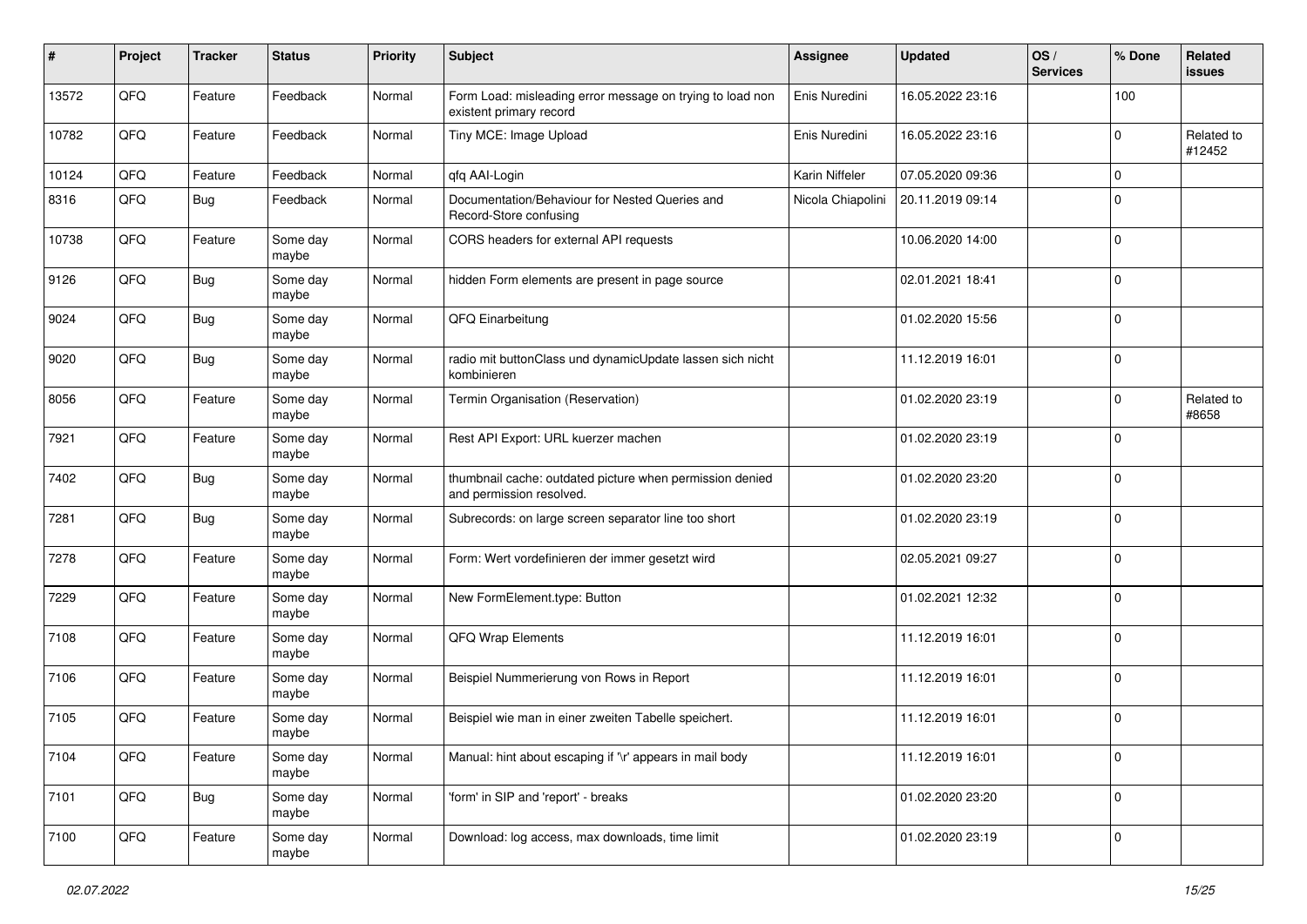| #    | Project    | <b>Tracker</b> | <b>Status</b>     | <b>Priority</b> | Subject                                                                           | <b>Assignee</b> | <b>Updated</b>   | OS/<br><b>Services</b> | % Done      | Related<br><b>issues</b> |
|------|------------|----------------|-------------------|-----------------|-----------------------------------------------------------------------------------|-----------------|------------------|------------------------|-------------|--------------------------|
| 6992 | QFQ        | Feature        | Some day<br>maybe | Normal          | DB exception: Syntax Highlight                                                    |                 | 11.12.2019 16:01 |                        | $\Omega$    | Related to<br>#5450      |
| 6704 | QFQ        | Feature        | Some day<br>maybe | Normal          | Upload Mode: Bilder in Notizen rechts sollen aktuellen<br>Upload repräsentieren.  |                 | 01.02.2020 23:19 |                        | $\Omega$    | Related to<br>#3264      |
| 6515 | QFQ        | Feature        | Some day<br>maybe | Normal          | Formular: Felder dynamisch ein/ausblenden                                         |                 | 11.12.2019 16:02 |                        | $\Omega$    |                          |
| 6299 | QFQ        | Feature        | Some day<br>maybe | Normal          | Attack detection: log table with invalid SIP access                               |                 | 11.12.2019 16:02 |                        | $\Omega$    | Related to<br>#3947      |
| 6288 | QFQ        | Feature        | Some day<br>maybe | Normal          | Best Practice: Erklaeren wie man ein Formular ganz in<br>'weiss' erstellen kann   |                 | 11.12.2019 16:02 |                        | $\Omega$    |                          |
| 6084 | <b>OFO</b> | Feature        | Some day<br>maybe | Normal          | New escape type: 'D' - convert date                                               |                 | 01.02.2020 23:19 |                        | $\Omega$    |                          |
| 6083 | QFQ        | Feature        | Some day<br>maybe | Normal          | Dynamic Update: Value Check via SQL                                               |                 | 11.12.2019 16:02 |                        | $\Omega$    |                          |
| 5923 | QFQ        | Feature        | Some day<br>maybe | Normal          | fillStoreSystemBySqlLate                                                          |                 | 01.02.2020 23:19 |                        | $\Omega$    |                          |
| 5895 | QFQ        | Feature        | Some day<br>maybe | Normal          | Tutorial: List of all QFQ Features                                                |                 | 01.02.2020 23:19 |                        | $\Omega$    |                          |
| 5893 | QFQ        | Feature        | Some day<br>maybe | Normal          | Edit on double-click                                                              |                 | 01.02.2020 23:19 |                        | $\Omega$    | Related to<br>#5894      |
| 5892 | QFQ        | Feature        | Some day<br>maybe | Normal          | QFQ should use T3 API to manipulate FE GROUP<br>membership                        |                 | 01.02.2020 23:20 |                        | $\Omega$    |                          |
| 5877 | QFQ        | Bug            | Some day<br>maybe | Normal          | FE.type=note:bsColumn strange behaviour                                           |                 | 01.02.2020 23:19 |                        | $\mathbf 0$ |                          |
| 5851 | QFQ        | Feature        | Some day<br>maybe | Normal          | Queue System implementieren: MQTT, RabbitMQ                                       |                 | 01.02.2020 23:20 |                        | $\Omega$    | Related to<br>#5715      |
| 5850 | QFQ        | Feature        | Some day<br>maybe | Normal          | Deployment: In QFQ Doc best practice fuer zeitgemaesses<br>Deployment beschreiben |                 | 01.02.2020 23:20 |                        | $\mathbf 0$ |                          |
| 5805 | QFQ        | Feature        | Some day<br>maybe | Normal          | TypeAHead SQL value instead of key stored                                         |                 | 01.02.2020 23:19 |                        | $\Omega$    | Related to<br>#5444      |
| 5783 | QFQ        | Feature        | Some day<br>maybe | Normal          | <b>BPMN View/Edit</b>                                                             |                 | 11.12.2019 16:02 |                        | $\Omega$    |                          |
| 5455 | QFQ        | Feature        | Some day<br>maybe | Normal          | Mail Redirects grld abhaengig                                                     |                 | 01.02.2020 23:20 |                        | $\Omega$    |                          |
| 5452 | QFQ        | Feature        | Some day<br>maybe | Normal          | Thumbnails from PDF: bad quality                                                  |                 | 01.02.2020 23:20 |                        | $\mathbf 0$ |                          |
| 5342 | QFQ        | Feature        | Some day<br>maybe | Normal          | link - with HTML Attributes                                                       |                 | 01.02.2020 23:20 |                        | $\Omega$    | Related to<br>#14077     |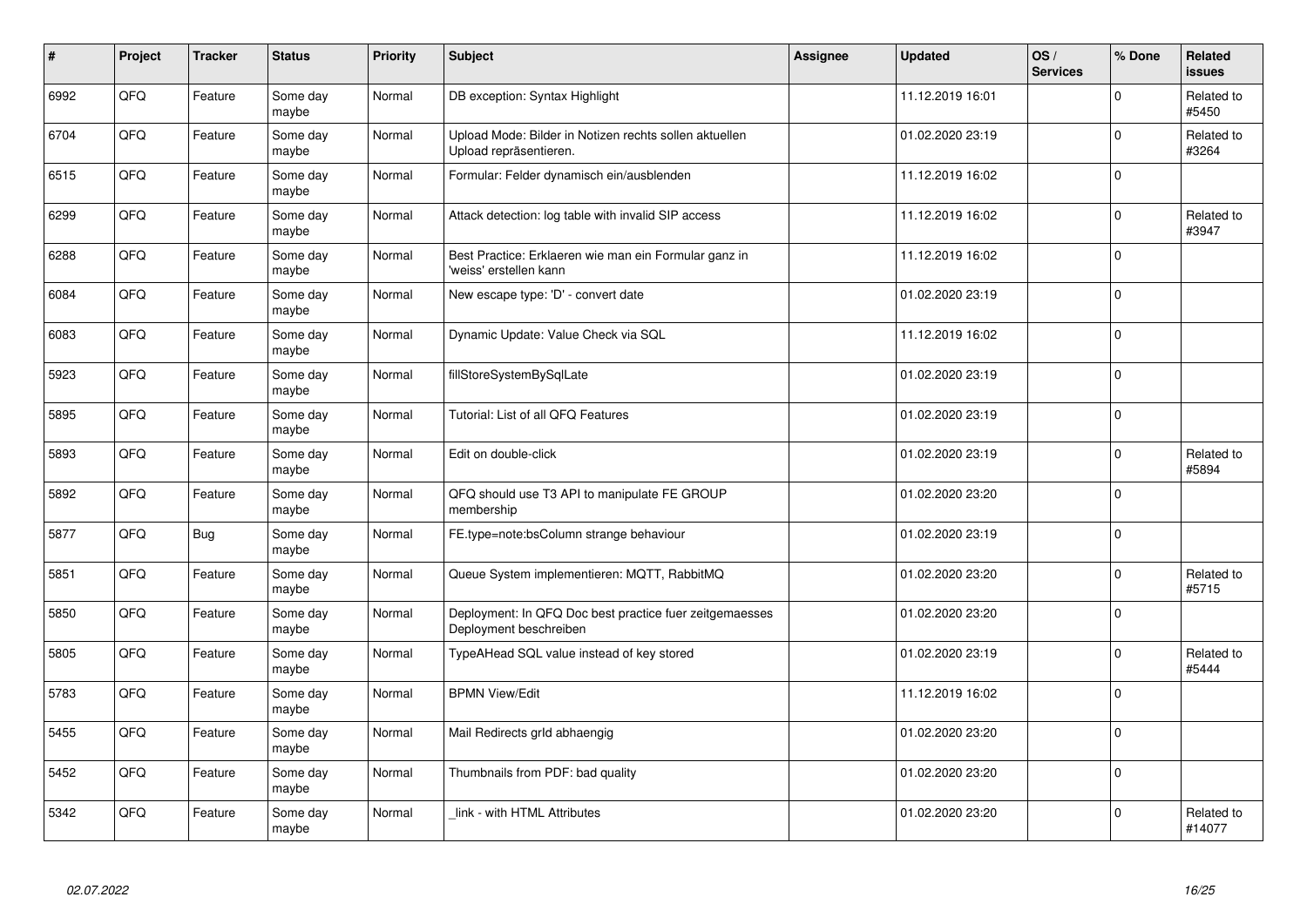| #    | Project | <b>Tracker</b> | <b>Status</b>     | <b>Priority</b> | <b>Subject</b>                                                                                                                                                | Assignee | <b>Updated</b>   | OS/<br><b>Services</b> | % Done      | Related<br>issues   |
|------|---------|----------------|-------------------|-----------------|---------------------------------------------------------------------------------------------------------------------------------------------------------------|----------|------------------|------------------------|-------------|---------------------|
| 5160 | QFQ     | Feature        | Some day<br>mavbe | Normal          | QFQ collaborative / together.js, ShareJS, y-js, collaborative,                                                                                                |          | 11.12.2019 16:02 |                        | $\Omega$    |                     |
| 5129 | QFQ     | Feature        | Some day<br>maybe | Normal          | Reports: SQL fuer x Achse und y Achse                                                                                                                         |          | 11.12.2019 16:02 |                        | $\Omega$    |                     |
| 4974 | QFQ     | Feature        | Some day<br>maybe | Normal          | Long polling - inform all listening clients of changes                                                                                                        |          | 11.12.2019 16:02 |                        | $\mathbf 0$ |                     |
| 4816 | QFQ     | Feature        | Some day<br>maybe | Normal          | Templates for QFQ Reports (Tables, Radios, )                                                                                                                  |          | 01.02.2020 23:20 |                        | $\Omega$    |                     |
| 4719 | QFQ     | Feature        | Some day<br>maybe | Normal          | Custom Message in Client in case of 'Browser tab close,<br>modification will be lost'                                                                         |          | 01.02.2020 23:20 |                        | $\Omega$    |                     |
| 4640 | QFQ     | Feature        | Some day<br>maybe | Normal          | Rename System Forms                                                                                                                                           |          | 01.02.2020 23:20 |                        | $\mathbf 0$ |                     |
| 4627 | QFQ     | Feature        | Some day<br>maybe | Normal          | dbupdate: all tables - check 'create', 'modified' if it is possible<br>to change to default 'CURRENT_TIMESTAMP' and modified<br>'ON UPDATE CURRENT_TIMESTAMP' |          | 01.02.2020 23:20 |                        | $\Omega$    |                     |
| 4626 | QFQ     | Feature        | Some day<br>maybe | Normal          | Mobile View: 'classBody=qfq-form-right' makes no sense                                                                                                        |          | 01.02.2020 23:20 |                        | $\Omega$    |                     |
| 4551 | QFQ     | Feature        | Some day<br>maybe | Normal          | Set 'pills' via dynamicUpdate to show/hide/disabled                                                                                                           |          | 01.02.2020 23:20 |                        | $\Omega$    | Related to<br>#3752 |
| 4546 | QFQ     | Bug            | Some day<br>maybe | Normal          | NH: SIP storage is destroyed                                                                                                                                  |          | 01.02.2020 23:20 |                        | $\Omega$    |                     |
| 4536 | QFQ     | Feature        | Some day<br>maybe | Normal          | FE upload: problem with delete if mutliple uploads an<br>FE.name="                                                                                            |          | 01.02.2020 23:20 |                        | $\Omega$    |                     |
| 4446 | QFQ     | Feature        | Some day<br>maybe | Normal          | New FE get same feldContainerId as last modifed FE                                                                                                            |          | 01.02.2020 23:20 |                        | $\Omega$    |                     |
| 4445 | QFQ     | Feature        | Some day<br>maybe | Normal          | template group: Option to simulate fieldset                                                                                                                   |          | 28.06.2021 14:11 |                        | $\mathbf 0$ |                     |
| 4444 | QFQ     | Feature        | Some day<br>maybe | Normal          | FE.type=upload: detect mime type                                                                                                                              |          | 11.12.2019 16:02 |                        | $\mathbf 0$ | Related to<br>#4303 |
| 4443 | QFQ     | Feature        | Some day<br>maybe | Normal          | Form: multiple secondary tables                                                                                                                               |          | 01.02.2020 23:20 |                        | $\Omega$    |                     |
| 4442 | QFQ     | Feature        | Some day<br>maybe | Normal          | Special Column Name: _link - new symbol G (Glyph) to<br>choose any available symbol                                                                           |          | 11.12.2019 16:02 |                        | $\Omega$    |                     |
| 4441 | QFQ     | <b>Bug</b>     | Some day<br>maybe | Normal          | \$_SERVER Vars sollten nur aus dem Store genommen<br>werden - Code entsprechend anpassen.                                                                     |          | 11.12.2019 16:02 |                        | $\Omega$    |                     |
| 4440 | QFQ     | Feature        | Some day<br>maybe | Normal          | Manual.rst: explain how to. expand PHP Session to 4h                                                                                                          |          | 11.12.2019 16:02 |                        | $\mathbf 0$ |                     |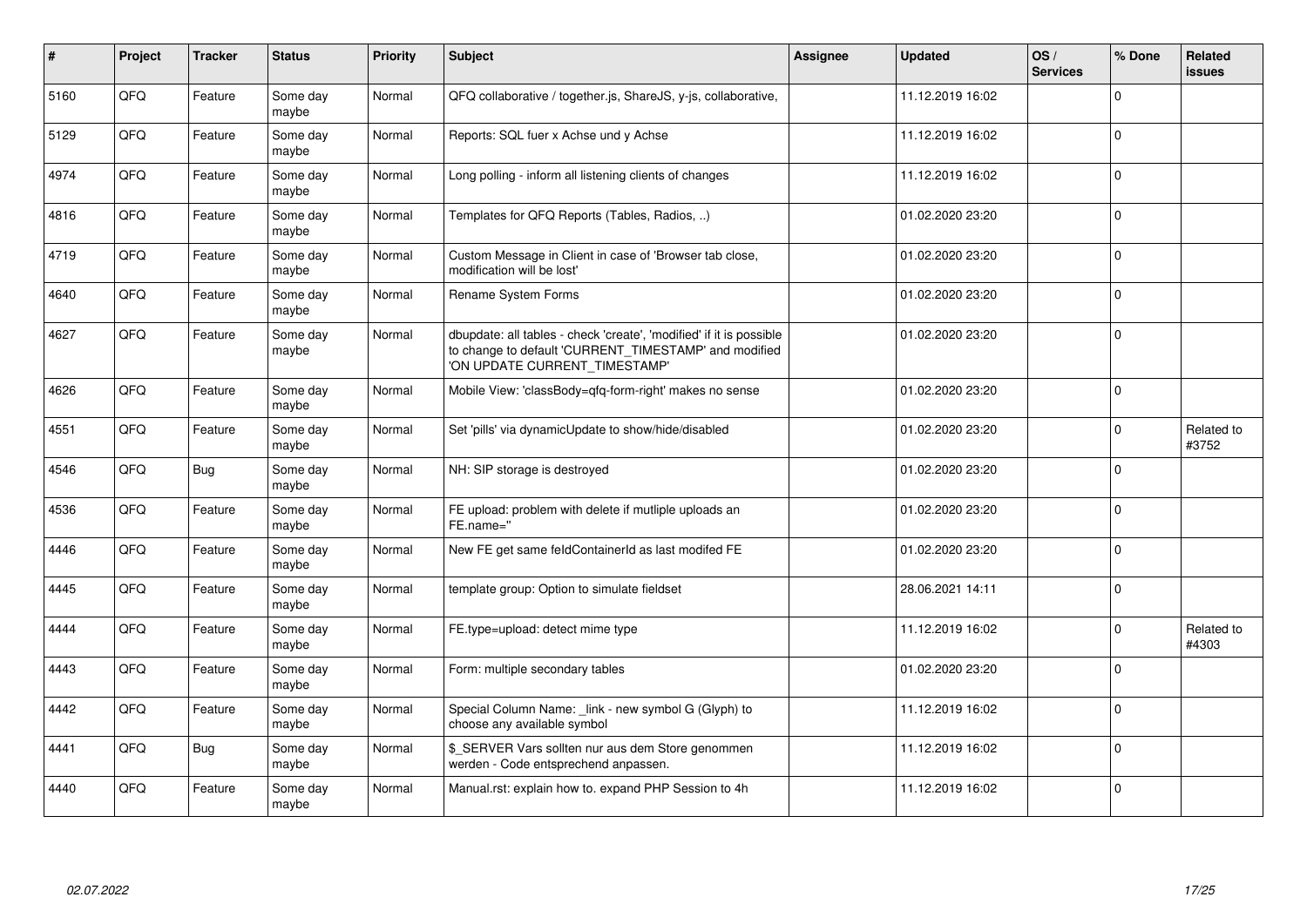| #    | Project | <b>Tracker</b> | <b>Status</b>     | <b>Priority</b> | <b>Subject</b>                                                                                                                                           | <b>Assignee</b> | <b>Updated</b>   | OS/<br><b>Services</b> | % Done      | Related<br><b>issues</b>                    |
|------|---------|----------------|-------------------|-----------------|----------------------------------------------------------------------------------------------------------------------------------------------------------|-----------------|------------------|------------------------|-------------|---------------------------------------------|
| 4439 | QFQ     | Feature        | Some day<br>maybe | Normal          | Log: report all actions fired by an FE Element, incl. the<br>original directive (slaveld, sqlInsert, )                                                   |                 | 01.02.2020 23:20 |                        | O           | Related to<br>#4432,<br>Related to<br>#5458 |
| 4435 | QFQ     | Feature        | Some day<br>maybe | Normal          | Report: striptags - specify allowed tags                                                                                                                 |                 | 01.02.2020 23:20 |                        | $\Omega$    |                                             |
| 4433 | QFQ     | Feature        | Some day<br>maybe | Normal          | Log when SIP will be destroyed by QFQ for any (security)<br>reason                                                                                       |                 | 01.02.2020 23:20 |                        | $\Omega$    | Related to<br>#4432,<br>Related to<br>#5458 |
| 4138 | QFQ     | <b>Bug</b>     | Some day<br>maybe | Normal          | _style fehlt                                                                                                                                             |                 | 11.12.2019 16:03 |                        | $\Omega$    |                                             |
| 4122 | QFQ     | <b>Bug</b>     | Some day<br>maybe | Normal          | file: Render Mode hat keinen Effekt                                                                                                                      |                 | 11.12.2019 16:03 |                        | $\mathbf 0$ |                                             |
| 4027 | QFQ     | Feature        | Some day<br>maybe | Normal          | Missing: orange 'check' / 'bullet'                                                                                                                       |                 | 11.12.2019 16:03 |                        | $\mathbf 0$ |                                             |
| 3880 | QFQ     | Feature        | Some day<br>maybe | Normal          | Form 'Form': anlegen einer Tabelle                                                                                                                       |                 | 14.01.2021 10:12 |                        | $\mathbf 0$ |                                             |
| 3879 | QFQ     | Feature        | Some day<br>maybe | Normal          | Form 'FormElement': Beim Feld 'name' rechts in der Notiz<br>einen Link einblenden - a) aktuelle Definition anzeigen, b)<br>Spalte in der Tabelle anlegen |                 | 11.12.2019 16:03 |                        | $\mathbf 0$ |                                             |
| 3878 | QFQ     | Feature        | Some day<br>maybe | Normal          | Form 'FormElement': Spalte 'name' typeAhead mit<br>Spaltennamen der Primarytable.                                                                        |                 | 11.12.2019 16:03 |                        | $\mathbf 0$ |                                             |
| 3646 | QFQ     | Feature        | Some day<br>maybe | Normal          | Moeglichkeit HTML Tags in Reports auszugeben (zu<br>enkodieren: htmlspecialchars)                                                                        |                 | 11.12.2019 16:02 |                        | $\Omega$    | Related to<br>#14320                        |
| 3617 | QFQ     | Feature        | Some day<br>maybe | Normal          | Load javascripts at bottom                                                                                                                               |                 | 11.12.2019 16:02 |                        | $\Omega$    |                                             |
| 3495 | QFQ     | Feature        | Some day<br>maybe | Normal          | Predifined Parameter werden nicht in '+' (add new record)<br>SIP gerendert.                                                                              |                 | 11.12.2019 16:02 |                        | $\Omega$    |                                             |
| 2950 | QFQ     | Feature        | Some day<br>maybe | Normal          | Inhalt QFQ Records als File                                                                                                                              |                 | 11.12.2019 16:03 |                        | $\mathbf 0$ |                                             |
| 1623 | QFQ     | Feature        | Some day<br>maybe | Normal          | RealURL                                                                                                                                                  |                 | 11.12.2019 16:03 |                        | 30          |                                             |
| 1510 | QFQ     | Feature        | Some day<br>maybe | Normal          | jquery von google laden, falls das nicht geht lokal                                                                                                      |                 | 11.12.2019 16:03 |                        | 0           |                                             |
| 1253 | QFO     | Feature        | Some day<br>maybe | Normal          | QF: Colorpicker                                                                                                                                          |                 | 11.12.2019 16:03 |                        | $\Omega$    |                                             |
| 1251 | QFQ     | Feature        | Some day<br>maybe | Normal          | QF: Combo                                                                                                                                                |                 | 11.12.2019 16:03 |                        | $\mathbf 0$ |                                             |
| 1234 | QFG     | Feature        | Some day<br>maybe | Normal          | QF: Record numbering: Im Grid soll in Spalte 1 optional die<br>laufende Nummer der Records angezeigt werden.                                             |                 | 01.02.2020 23:20 |                        | 0           |                                             |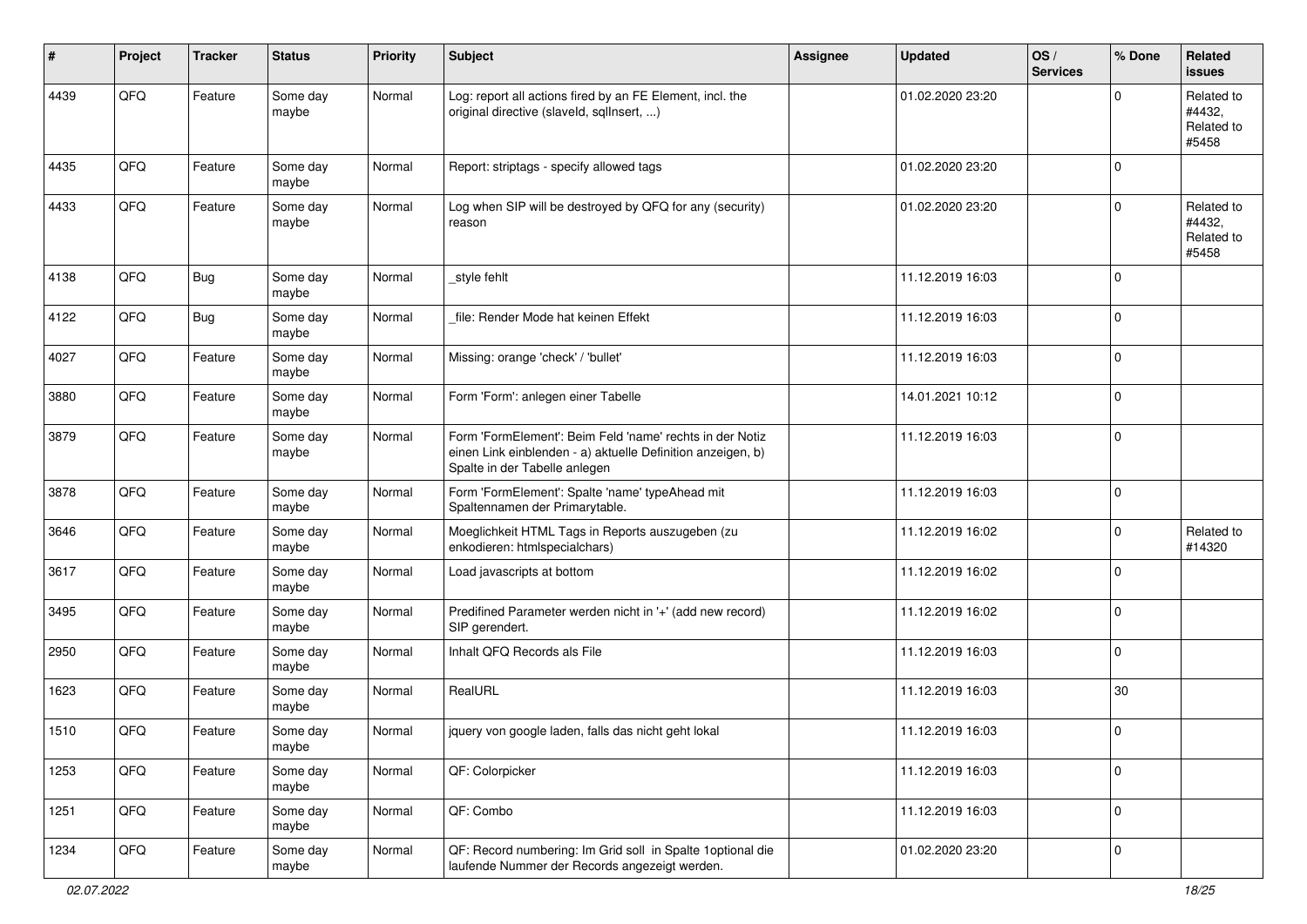| $\vert$ # | Project | <b>Tracker</b> | <b>Status</b>     | <b>Priority</b> | <b>Subject</b>                                                                                                                                           | Assignee            | <b>Updated</b>   | OS/<br><b>Services</b> | % Done      | Related<br><b>issues</b>                                               |
|-----------|---------|----------------|-------------------|-----------------|----------------------------------------------------------------------------------------------------------------------------------------------------------|---------------------|------------------|------------------------|-------------|------------------------------------------------------------------------|
| 955       | QFQ     | Feature        | Some day<br>maybe | Normal          | QF: Notizen vor/nach dem Form                                                                                                                            |                     | 01.02.2020 23:20 |                        | $\mathbf 0$ |                                                                        |
| 9130      | QFQ     | Feature        | Some day<br>maybe | Normal          | tablesorter: Automatic Row numbering / Zeilenummer                                                                                                       | Benjamin Baer       | 01.02.2020 23:22 |                        | $\pmb{0}$   |                                                                        |
| 8522      | QFQ     | Feature        | Some day<br>maybe | Normal          | build QFQ - npm warnings                                                                                                                                 | Benjamin Baer       | 01.02.2020 23:19 |                        | 50          |                                                                        |
| 7732      | QFQ     | Feature        | Some day<br>maybe | Normal          | Javascript: Lazy Loading der add on libs                                                                                                                 | Benjamin Baer       | 08.06.2022 10:38 |                        | $\mathbf 0$ | Related to<br>#12611,<br>Related to<br>#12490,<br>Related to<br>#10013 |
| 6972      | QFQ     | Feature        | Some day<br>maybe | Normal          | Fabric Clipboard / cross browser tab                                                                                                                     | Benjamin Baer       | 01.02.2020 23:21 |                        | $\Omega$    |                                                                        |
| 6970      | QFQ     | Feature        | Some day<br>maybe | Normal          | tablesorter: default fuer 'sortReset' aendern von 'Ctrl' zu 'Alt'                                                                                        | Benjamin Baer       | 01.02.2020 23:21 |                        | $\mathbf 0$ |                                                                        |
| 5389      | QFQ     | Feature        | Some day<br>maybe | Normal          | QFQ Design: Multline label / note                                                                                                                        | Benjamin Baer       | 01.02.2020 23:19 |                        | $\mathbf 0$ |                                                                        |
| 5024      | QFQ     | Feature        | Some day<br>maybe | Normal          | Fabric: Generate PDF with edits                                                                                                                          | Benjamin Baer       | 01.02.2020 23:20 |                        | $\mathbf 0$ | Related to<br>#10704                                                   |
| 4454      | QFQ     | Bug            | Some day<br>maybe | Normal          | Required Elements: multiple elements in a row - whole row<br>marked if only one input is empty.                                                          | Benjamin Baer       | 01.02.2020 23:20 |                        | $\mathbf 0$ |                                                                        |
| 4420      | QFQ     | Feature        | Some day<br>maybe | Normal          | Client: Local Storage - store the changes of a form, local in<br>the browser.                                                                            | Benjamin Baer       | 11.12.2019 16:02 |                        | $\mathsf 0$ |                                                                        |
| 4398      | QFQ     | Bug            | Some day<br>maybe | Normal          | Typeahead: mouse click in a prefilled input opens a single<br>item dropdown with the current value - click on it seems to<br>set the value, not the key. | Benjamin Baer       | 01.02.2020 23:20 |                        | $\mathbf 0$ | Related to<br>#4457                                                    |
| 3692      | QFQ     | Feature        | Some day<br>maybe | Normal          | QFQ Webseite                                                                                                                                             | Benjamin Baer       | 11.12.2019 16:02 |                        | $\mathbf 0$ | Related to<br>#5033                                                    |
| 3415      | QFQ     | Feature        | Some day<br>maybe | Normal          | FE Login Box Templatefile                                                                                                                                | Benjamin Baer       | 11.12.2019 16:02 |                        | $\mathbf 0$ |                                                                        |
| 2063      | QFQ     | Bug            | Some day<br>maybe | Normal          | Pills auf 'inaktiv' setzen falls keine Element auf dem Pill<br>sichtbar sind.                                                                            | Benjamin Baer       | 11.12.2019 16:03 |                        | $\mathbf 0$ | Related to<br>#3752                                                    |
| 12611     | QFQ     | Feature        | Some day<br>maybe | Normal          | Refactoring: Bootstrap with Lazy Loading                                                                                                                 | Carsten Rose        | 08.06.2022 10:37 |                        | $\mathbf 0$ | Related to<br>#12490,<br>Related to<br>#10013,<br>Related to<br>#7732  |
| 12337     | QFQ     | Feature        | Some day<br>maybe | Normal          | Database.php: better caching                                                                                                                             | <b>Carsten Rose</b> | 16.09.2021 15:10 |                        | $\mathbf 0$ |                                                                        |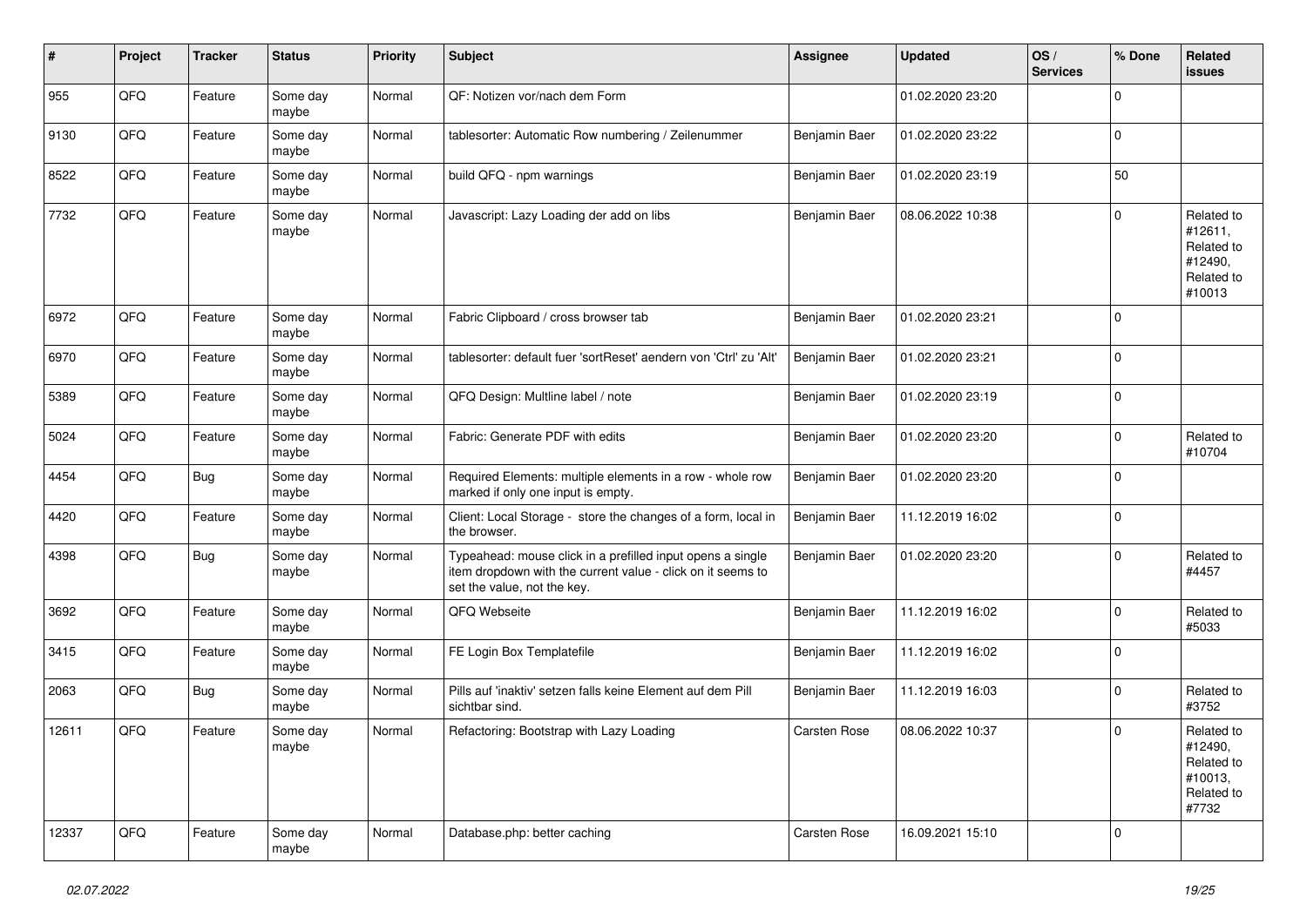| $\vert$ # | <b>Project</b> | <b>Tracker</b> | <b>Status</b>     | <b>Priority</b> | <b>Subject</b>                                                          | <b>Assignee</b>     | <b>Updated</b>   | OS/<br><b>Services</b> | % Done      | Related<br>issues                                                     |
|-----------|----------------|----------------|-------------------|-----------------|-------------------------------------------------------------------------|---------------------|------------------|------------------------|-------------|-----------------------------------------------------------------------|
| 12315     | QFQ            | Feature        | Some day<br>maybe | Normal          | Form History (Diffs) / Backups                                          | <b>Carsten Rose</b> | 16.09.2021 15:10 |                        | $\Omega$    |                                                                       |
| 11323     | QFQ            | Feature        | Some day<br>maybe | Normal          | Report Frontend Editor Modal + Codemirror                               | <b>Carsten Rose</b> | 16.09.2021 15:10 |                        | $\Omega$    | Related to<br>#11036                                                  |
| 11322     | QFQ            | Feature        | Some day<br>maybe | Normal          | Form Element JSON - (multiline parameter field)                         | Carsten Rose        | 16.09.2021 15:10 |                        | $\Omega$    |                                                                       |
| 11217     | QFQ            | Feature        | Some day<br>maybe | Normal          | <b>Extend Script Functionality</b>                                      | Carsten Rose        | 16.09.2021 15:10 |                        | $\Omega$    |                                                                       |
| 11036     | QFQ            | Feature        | Some day<br>maybe | Normal          | inline report editor permissions                                        | <b>Carsten Rose</b> | 16.09.2021 15:09 |                        | $\mathbf 0$ | Related to<br>#11323                                                  |
| 10745     | QFQ            | Feature        | Some day<br>maybe | Normal          | Tablesorter Excel Export                                                | Carsten Rose        | 16.09.2021 15:09 |                        | $\Omega$    |                                                                       |
| 10716     | QFQ            | Feature        | Some day<br>maybe | Normal          | Business Logic mit Externen Skripten                                    | <b>Carsten Rose</b> | 16.09.2021 15:10 |                        | $\Omega$    | Related to<br>#10713,<br>Related to<br>#8217                          |
| 10116     | QFQ            | Feature        | Some day<br>maybe | Normal          | TypeAhead: Tag - show inside 'input' element                            | Carsten Rose        | 16.09.2021 15:09 |                        | $\mathbf 0$ |                                                                       |
| 10095     | QFQ            | Feature        | Some day<br>maybe | Normal          | Generic Gitlab Integration into QFQ                                     | Carsten Rose        | 16.09.2021 15:10 |                        | $\Omega$    |                                                                       |
| 10013     | QFQ            | Feature        | Some day<br>maybe | Normal          | FE.typ=editor: CodeMirror                                               | <b>Carsten Rose</b> | 08.06.2022 10:37 |                        | $\Omega$    | Related to<br>#12611,<br>Related to<br>#12490,<br>Related to<br>#7732 |
| 9704      | QFQ            | Feature        | Some day<br>maybe | Normal          | Thumbnails Generieren beim Splitten von PDF Files                       | <b>Carsten Rose</b> | 11.12.2019 16:01 |                        | $\mathbf 0$ |                                                                       |
| 9669      | QFQ            | <b>Bug</b>     | Some day<br>maybe | Normal          | Checkbox / Template Group: radio/checkbox visible broken<br>after 'add' | Carsten Rose        | 16.06.2021 13:47 |                        | $\Omega$    | Related to<br>#8091                                                   |
| 9579      | QFQ            | Feature        | Some day<br>maybe | Normal          | Multiform with Process Row                                              | <b>Carsten Rose</b> | 11.12.2019 16:01 |                        | $\mathbf 0$ |                                                                       |
| 9281      | QFQ            | <b>Bug</b>     | Some day<br>maybe | Normal          | Allow STRICT_TRANS_TABLES                                               | <b>Carsten Rose</b> | 02.01.2021 18:43 |                        | $\Omega$    |                                                                       |
| 8894      | QFQ            | Feature        | Some day<br>maybe | Normal          | Documentation Tags Usable in QFQ Application                            | <b>Carsten Rose</b> | 11.12.2019 16:01 |                        | $\Omega$    |                                                                       |
| 8892      | QFQ            | Feature        | Some day<br>maybe | Normal          | Display and Edit SQL Comments in Form Editor                            | Carsten Rose        | 11.12.2019 16:01 |                        | $\mathbf 0$ |                                                                       |
| 8586      | QFQ            | Feature        | Some day<br>maybe | Normal          | QFQ: Enhance Error message for 'record not found'                       | Carsten Rose        | 16.09.2021 15:10 |                        | $\Omega$    |                                                                       |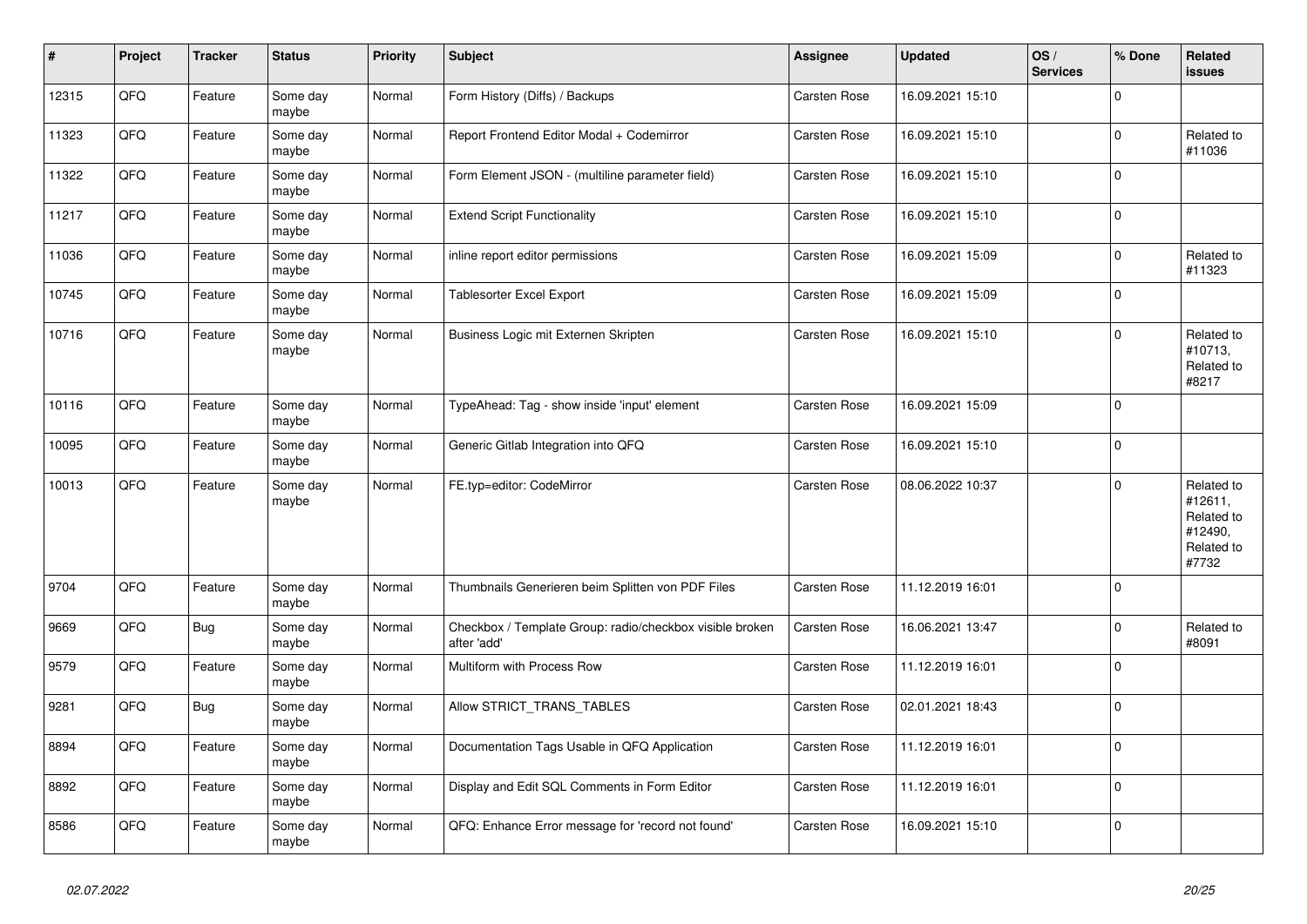| #    | Project | <b>Tracker</b> | <b>Status</b>     | <b>Priority</b> | Subject                                                                                        | <b>Assignee</b> | <b>Updated</b>   | OS/<br><b>Services</b> | % Done       | Related<br>issues                           |
|------|---------|----------------|-------------------|-----------------|------------------------------------------------------------------------------------------------|-----------------|------------------|------------------------|--------------|---------------------------------------------|
| 8520 | QFQ     | Feature        | Some day<br>maybe | Normal          | Bring QFQ to Composer                                                                          | Carsten Rose    | 16.09.2021 15:10 |                        | $\mathbf 0$  |                                             |
| 8106 | QFQ     | <b>Bug</b>     | Some day<br>maybe | Normal          | Dynamic Update: Feld kann nicht auf empty zurückgesetzt<br>werden                              | Carsten Rose    | 11.12.2019 16:01 |                        | $\mathbf 0$  |                                             |
| 8101 | QFQ     | Feature        | Some day<br>maybe | Normal          | Password hash: support further hashing methods                                                 | Carsten Rose    | 16.09.2021 15:10 |                        | $\mathbf 0$  |                                             |
| 7453 | QFQ     | Feature        | Some day<br>maybe | Normal          | import / export forms QFQ                                                                      | Carsten Rose    | 16.09.2021 15:10 |                        | $\mathbf 0$  |                                             |
| 7452 | QFQ     | Feature        | Some day<br>maybe | Normal          | automate deployment new QFQ version                                                            | Carsten Rose    | 16.09.2021 15:10 |                        | $\mathbf 0$  |                                             |
| 7336 | QFQ     | Feature        | Some day<br>maybe | Normal          | PDF Upload: disallow PDFs with specific Meta information                                       | Carsten Rose    | 11.12.2019 16:01 |                        | $\mathbf 0$  |                                             |
| 7107 | QFQ     | Feature        | Some day<br>maybe | Normal          | Showcase Registration Tool: Anmeldung / Administration :<br>Liste Anmeldungen / Emaileinaldung | Carsten Rose    | 11.12.2019 16:01 |                        | $\mathbf 0$  |                                             |
| 6715 | QFQ     | Feature        | Some day<br>maybe | Normal          | Code-Refactoring: dbArray vereinheitlichen                                                     | Carsten Rose    | 11.12.2019 16:02 |                        | $\mathbf 0$  |                                             |
| 5991 | QFQ     | <b>Bug</b>     | Some day<br>maybe | Normal          | URLs with ' ' or long parameter are problematic                                                | Carsten Rose    | 01.02.2020 23:19 |                        | $\mathbf 0$  |                                             |
| 5983 | QFQ     | Feature        | Some day<br>maybe | Normal          | Form Submit (save & update): normalize date/-time FE                                           | Carsten Rose    | 01.02.2020 23:19 |                        | $\mathbf 0$  |                                             |
| 5852 | QFQ     | Feature        | Some day<br>maybe | Normal          | Logging: mail.log / sql.log - im FE anzeigen und via AJAX<br>aktualisieren                     | Carsten Rose    | 01.02.2020 23:19 |                        | $\mathbf 0$  | Related to<br>#5885                         |
| 5768 | QFQ     | <b>Bug</b>     | Some day<br>maybe | Normal          | {{pageLanguage:T}}' missing if QFQ is called via api                                           | Carsten Rose    | 01.02.2020 23:19 |                        | $\mathbf 0$  |                                             |
| 5706 | QFQ     | <b>Bug</b>     | Some day<br>maybe | Normal          | upload: fileDestination needs to be sanatized                                                  | Carsten Rose    | 01.02.2020 23:19 |                        | $\mathbf 0$  |                                             |
| 5665 | QFQ     | Feature        | Some day<br>maybe | Normal          | Versuch das '{{!' nicht mehr noetig ist.                                                       | Carsten Rose    | 01.02.2020 23:20 |                        | $\mathbf 0$  | Related to<br>#7432,<br>Related to<br>#7434 |
| 5579 | QFQ     | Feature        | Some day<br>maybe | Normal          | Enhance Doc / Presentation: variable type 'link column type'                                   | Carsten Rose    | 01.02.2020 23:19 |                        | $\mathbf 0$  |                                             |
| 5557 | QFQ     | Bug            | Some day<br>maybe | Normal          | Form load: STORE RECORD filled, but should be empty                                            | Carsten Rose    | 01.02.2020 23:19 |                        | $\mathbf 0$  |                                             |
| 5548 | QFQ     | Feature        | Some day<br>maybe | Normal          | 801 Textfiles/Scriptfiles als Thumbnail                                                        | Carsten Rose    | 07.03.2022 16:26 |                        | $\mathbf 0$  |                                             |
| 5480 | QFQ     | Feature        | Some day<br>maybe | Normal          | QFQ: Dokumentation mit Screenshots versehen                                                    | Carsten Rose    | 01.02.2020 23:20 |                        | $\mathsf{O}$ | Related to<br>#9879                         |
| 5428 | QFQ     | Feature        | Some day<br>maybe | Normal          | secure thumbnail: late render on access.                                                       | Carsten Rose    | 01.02.2020 23:20 |                        | 0            |                                             |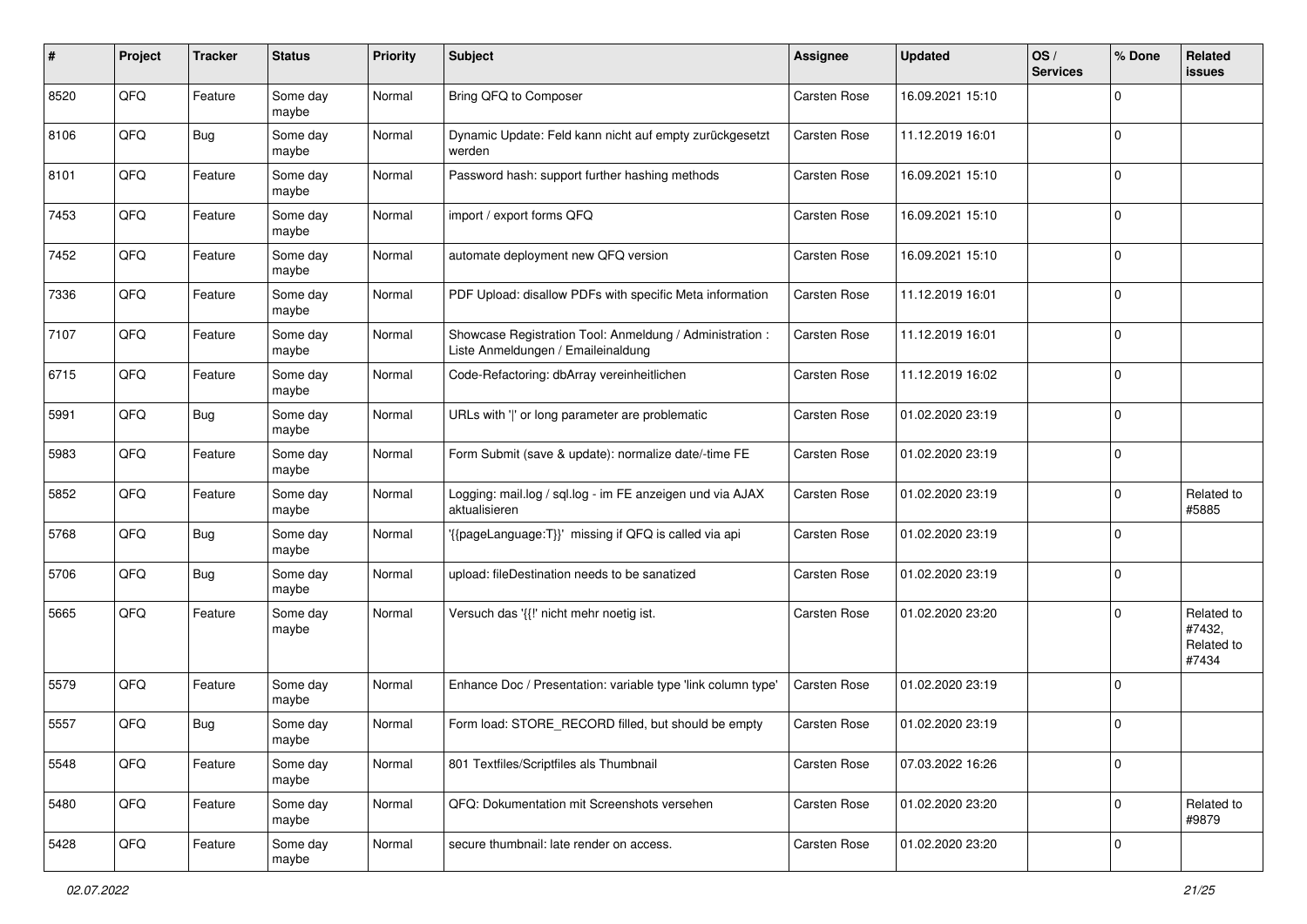| #    | Project | <b>Tracker</b> | <b>Status</b>     | Priority | Subject                                                                                                              | <b>Assignee</b>     | <b>Updated</b>   | OS/<br><b>Services</b> | % Done      | Related<br>issues                              |
|------|---------|----------------|-------------------|----------|----------------------------------------------------------------------------------------------------------------------|---------------------|------------------|------------------------|-------------|------------------------------------------------|
| 5132 | QFQ     | Feature        | Some day<br>maybe | Normal   | Error Message sendmail missing attachment: more details                                                              | Carsten Rose        | 01.02.2020 23:19 |                        | $\mathbf 0$ |                                                |
| 5021 | QFQ     | <b>Bug</b>     | Some day<br>maybe | Normal   | FE.typ=extra - during save displays error 'datum2' already<br>filled in STORE_SIP - the value is stored nevertheless | Carsten Rose        | 01.02.2020 23:19 |                        | $\mathbf 0$ | Related to<br>#3875                            |
| 4956 | QFQ     | Feature        | Some day<br>maybe | Normal   | Sendmail: Benutzerdefinierte Headers                                                                                 | Carsten Rose        | 11.12.2019 16:02 |                        | $\mathbf 0$ |                                                |
| 4872 | QFQ     | Feature        | Some day<br>maybe | Normal   | Fields of Typo3 page available in STORE_TYPO3                                                                        | Carsten Rose        | 01.02.2020 23:19 |                        | $\mathbf 0$ |                                                |
| 4869 | QFQ     | Feature        | Some day<br>maybe | Normal   | Dynamic Update (show, hide, readonly?, required?) for<br><b>Template Group Elements</b>                              | Carsten Rose        | 01.02.2020 23:19 |                        | $\mathbf 0$ | Related to<br>#4865                            |
| 4839 | QFQ     | Feature        | Some day<br>maybe | Normal   | qfq-handle in <head> Abschnitt</head>                                                                                | Carsten Rose        | 11.12.2019 16:02 |                        | $\mathbf 0$ |                                                |
| 4771 | QFQ     | <b>Bug</b>     | Some day<br>maybe | Normal   | qfq: select-down-values empty after save (edit-form for<br>program administrators)                                   | Carsten Rose        | 01.02.2020 23:20 |                        | $\Omega$    | Related to<br>#4549, Has<br>duplicate<br>#4282 |
| 4757 | QFQ     | Feature        | Some day<br>maybe | Normal   | Test subrecord: download links ok? Links ok?                                                                         | Carsten Rose        | 01.02.2020 23:20 |                        | $\mathbf 0$ |                                                |
| 4659 | QFQ     | <b>Bug</b>     | Some day<br>maybe | Normal   | infoButtonExtra                                                                                                      | <b>Carsten Rose</b> | 01.02.2020 23:20 |                        | $\mathbf 0$ |                                                |
| 4652 | QFQ     | Feature        | Some day<br>maybe | Normal   | UZH CD: Weiterleitung auf benutzerdefinierte 403/404 Seite                                                           | <b>Carsten Rose</b> | 01.02.2020 23:20 |                        | $\mathbf 0$ |                                                |
| 4651 | QFQ     | Bug            | Some day<br>maybe | Normal   | 'Loading document" Modal wird angezeigt bei uzhcd type=2<br>Ansicht                                                  | <b>Carsten Rose</b> | 01.02.2020 23:20 |                        | $\mathbf 0$ |                                                |
| 4650 | QFQ     | Feature        | Some day<br>maybe | Normal   | Convert html to doc/rtf                                                                                              | Carsten Rose        | 01.02.2020 23:20 |                        | $\mathbf 0$ | Related to<br>#10704                           |
| 4606 | QFQ     | Feature        | Some day<br>maybe | Normal   | link: qualifier to render bootstrap button                                                                           | Carsten Rose        | 01.02.2020 23:19 |                        | $\mathbf 0$ |                                                |
| 4583 | QFQ     | Bug            | Some day<br>maybe | Normal   | Dynamic Update bei TypeAhead Feldern                                                                                 | Carsten Rose        | 01.02.2020 23:19 |                        | $\mathbf 0$ |                                                |
| 4549 | QFQ     | <b>Bug</b>     | Some day<br>maybe | Normal   | TemplateGroups: FE.type SELECT loose selected value<br>after save                                                    | Carsten Rose        | 01.02.2020 23:20 |                        | $\mathbf 0$ | Related to<br>#4548,<br>Related to<br>#4771    |
| 4528 | QFQ     | <b>Bug</b>     | Some day<br>maybe | Normal   | extraButtonLock mit SQLAhead Bug                                                                                     | Carsten Rose        | 01.02.2020 23:19 |                        | $\mathbf 0$ |                                                |
| 4365 | QFQ     | Feature        | Some day<br>maybe | Normal   | Multi Language: new way of config                                                                                    | Carsten Rose        | 01.02.2020 23:20 |                        | $\mathsf 0$ |                                                |
| 4349 | QFQ     | Feature        | Some day<br>maybe | Normal   | link download: downloaded external URL to<br>deliver/concatenate - check mimetipe and handle it correctly            | Carsten Rose        | 11.12.2019 16:02 |                        | 0           |                                                |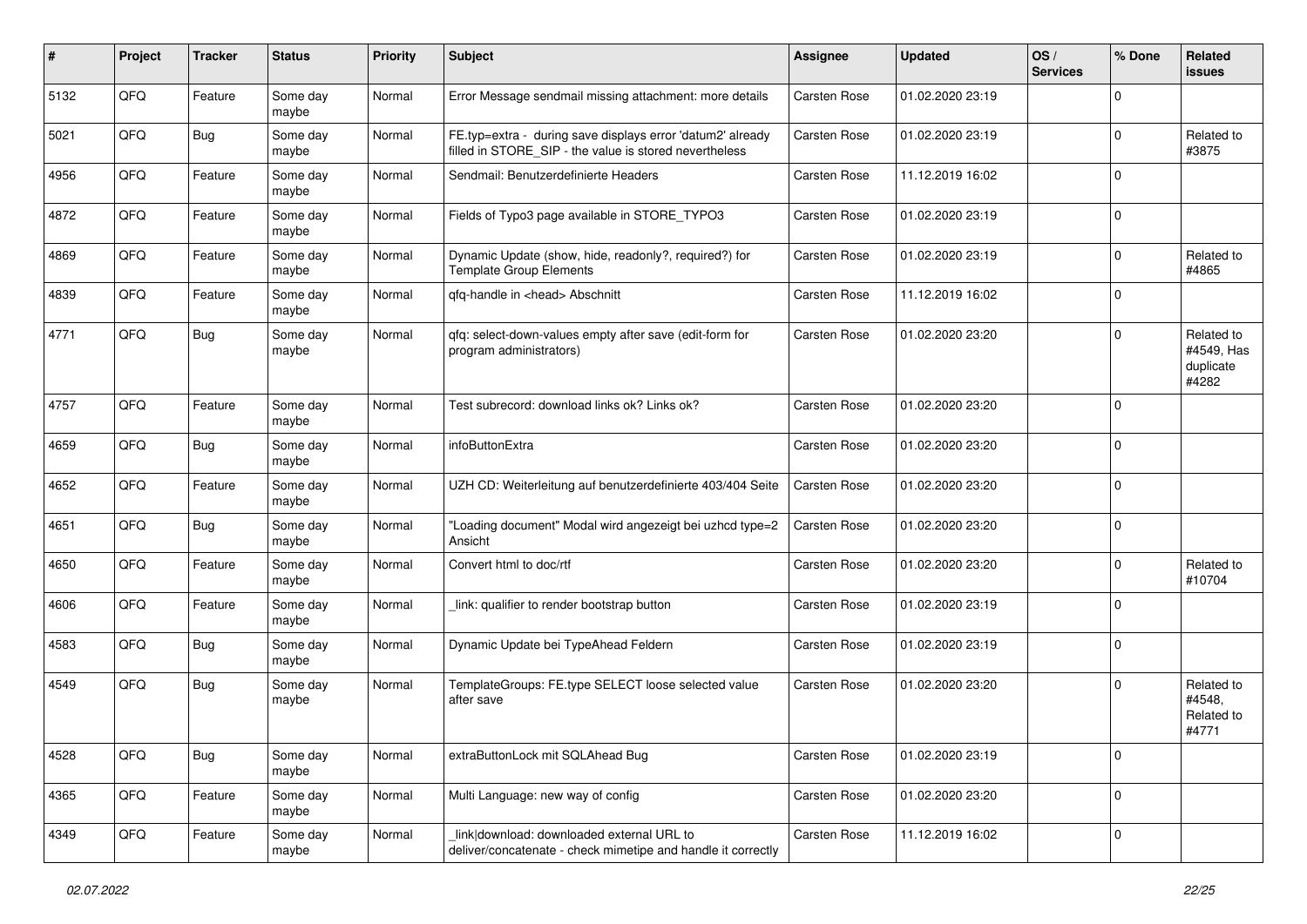| #    | Project | <b>Tracker</b> | <b>Status</b>     | <b>Priority</b> | <b>Subject</b>                                                                                                                      | <b>Assignee</b>     | <b>Updated</b>   | OS/<br><b>Services</b> | % Done   | Related<br><b>issues</b>                    |
|------|---------|----------------|-------------------|-----------------|-------------------------------------------------------------------------------------------------------------------------------------|---------------------|------------------|------------------------|----------|---------------------------------------------|
| 4343 | QFQ     | Feature        | Some day<br>maybe | Normal          | Link: Classifier to add 'attributes'                                                                                                | <b>Carsten Rose</b> | 01.02.2020 23:20 |                        | $\Omega$ | Related to<br>#14077                        |
| 4330 | QFQ     | Feature        | Some day<br>maybe | Normal          | Error Message: report missing {{ / }} in sqlUpdate, sqlInsert,<br>sglDelete, sglAfter, sglBefore in FE action elements.             | Carsten Rose        | 01.02.2020 23:20 |                        | $\Omega$ |                                             |
| 4328 | QFQ     | Bug            | Some day<br>maybe | Normal          | Error Message: Show FE name/number on problems in FE                                                                                | <b>Carsten Rose</b> | 01.02.2020 23:20 |                        | $\Omega$ |                                             |
| 4293 | QFQ     | Bug            | Some day<br>maybe | Normal          | Download broken if token 'd:' is missing - but no error<br>message                                                                  | Carsten Rose        | 11.12.2019 16:03 |                        | $\Omega$ | Related to<br>#7514                         |
| 4259 | QFQ     | Feature        | Some day<br>maybe | Normal          | Instant trigger a cron job                                                                                                          | Carsten Rose        | 11.12.2019 16:03 |                        | $\Omega$ |                                             |
| 4197 | QFQ     | Feature        | Some day<br>maybe | Normal          | Unit Test fuer JSON Stream von QuickFormQuery.php ><br>doForm()                                                                     | Carsten Rose        | 11.12.2019 16:03 |                        | $\Omega$ |                                             |
| 4092 | QFQ     | Bug            | Some day<br>maybe | Normal          | 1) Logging verbessern wann welches FE warum ausgefuehrt<br>wird, 2) Documentation: Best Practice Template Group                     | Carsten Rose        | 01.02.2020 23:19 |                        | $\Omega$ | Related to<br>#3504                         |
| 4026 | QFQ     | Feature        | Some day<br>maybe | Normal          | sglLog.sgl: log number of FE.id                                                                                                     | <b>Carsten Rose</b> | 11.12.2019 16:03 |                        | $\Omega$ | Related to<br>#5458                         |
| 4008 | QFQ     | <b>Bug</b>     | Some day<br>maybe | Normal          | FormElemen.type=sendmail: wrong 'TO' if 'real<br>name <rea@mail.to>' is used</rea@mail.to>                                          | Carsten Rose        | 11.12.2019 16:03 |                        | $\Omega$ |                                             |
| 3991 | QFQ     | Feature        | Some day<br>maybe | Normal          | report: Columnname '_skipWrap' skips 'fbeg', 'fend'                                                                                 | Carsten Rose        | 11.12.2019 16:03 |                        | $\Omega$ |                                             |
| 3947 | QFQ     | Feature        | Some day<br>maybe | Normal          | Attack detectect: logout current user                                                                                               | Carsten Rose        | 11.12.2019 16:03 |                        | $\Omega$ | Related to<br>#5458,<br>Related to<br>#6299 |
| 3942 | QFQ     | Feature        | Some day<br>maybe | Normal          | Action Elemente: neu generierte IDs via FE weitergeben                                                                              | Carsten Rose        | 11.12.2019 16:03 |                        | $\Omega$ | Related to<br>#3941                         |
| 3941 | QFQ     | Feature        | Some day<br>maybe | Normal          | sqlAfter: es sollten mehrere moeglich sein                                                                                          | Carsten Rose        | 11.12.2019 16:03 |                        | U        | Related to<br>#3942                         |
| 3905 | QFQ     | Feature        | Some day<br>maybe | Normal          | Documentation: Best Practice anhand eines Online<br>Bewerbungstools                                                                 | Carsten Rose        | 11.12.2019 16:03 |                        | $\Omega$ |                                             |
| 3900 | QFQ     | Feature        | Some day<br>maybe | Normal          | Extend documentation of 'Copy / Paste'                                                                                              | <b>Carsten Rose</b> | 11.12.2019 16:03 |                        | $\Omega$ | Related to<br>#3899                         |
| 3895 | QFQ     | Bug            | Some day<br>maybe | Normal          | typeahead pedantic: on lehrkredit Idap webpass - if only one<br>person is in dropdown, such person can't be selected                | <b>Carsten Rose</b> | 11.12.2019 16:03 |                        | $\Omega$ |                                             |
| 3882 | QFQ     | Bug            | Some day<br>maybe | Normal          | templateGroup: disable 'add' if limit is reached - funktioniert<br>nicht wenn bereits records existierten                           | Carsten Rose        | 11.12.2019 16:03 |                        | $\Omega$ |                                             |
| 3877 | QFQ     | Feature        | Some day<br>maybe | Normal          | FormEditor: die Felder die aktuell nicht gebraucht werden<br>nur auf readonly/disabled setzen (nicht ausblenden > das<br>irritiert. | <b>Carsten Rose</b> | 11.12.2019 16:03 |                        | $\Omega$ |                                             |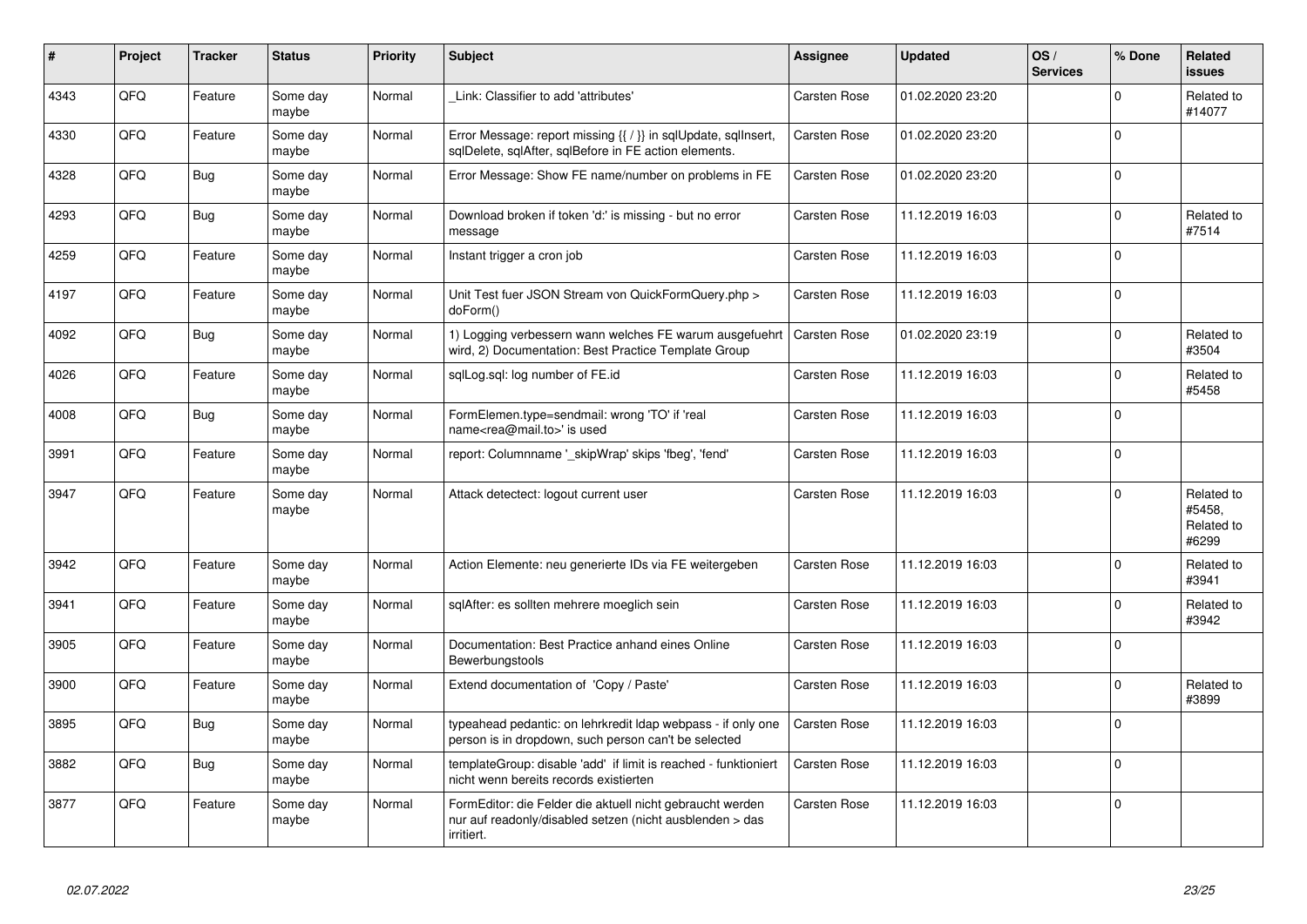| #    | Project | <b>Tracker</b> | <b>Status</b>     | <b>Priority</b> | <b>Subject</b>                                                                                                                               | <b>Assignee</b>     | <b>Updated</b>   | OS/<br><b>Services</b> | % Done      | Related<br><b>issues</b>                    |
|------|---------|----------------|-------------------|-----------------|----------------------------------------------------------------------------------------------------------------------------------------------|---------------------|------------------|------------------------|-------------|---------------------------------------------|
| 3811 | QFQ     | Bug            | Some day<br>maybe | Normal          | Dynamic Update: extraButtonInfo - Text aktualisieren                                                                                         | <b>Carsten Rose</b> | 11.12.2019 16:03 |                        | $\Omega$    | Related to<br>#11517                        |
| 3750 | QFQ     | <b>Bug</b>     | Some day<br>maybe | Normal          | FE in a row: if one violates check, all are red                                                                                              | <b>Carsten Rose</b> | 11.12.2019 16:03 |                        | $\Omega$    |                                             |
| 3708 | QFQ     | Feature        | Some day<br>maybe | Normal          | Form: input - 'specialchars', 'none'  gewisse tags erlauben,<br>andere verbieten                                                             | <b>Carsten Rose</b> | 11.12.2019 16:02 |                        | $\Omega$    | Related to<br>#14320                        |
| 3682 | QFQ     | Bug            | Some day<br>maybe | Normal          | Dynamic update: Radio buttons                                                                                                                | Carsten Rose        | 11.12.2019 16:02 |                        | $\Omega$    |                                             |
| 3677 | QFQ     | Feature        | Some day<br>maybe | Normal          | wkhtmitopdf: FE User access prohibited, if client IP changes<br>\$TYPO3_CONF_VARS[FE][lockIP]                                                | <b>Carsten Rose</b> | 11.12.2019 16:02 |                        | $\Omega$    |                                             |
| 3666 | QFQ     | Feature        | Some day<br>maybe | Normal          | a) Performance Messung: mysql_real_escape_string() im<br>Vergleich zu str_replace(), b) doppeltes Aufrufen von<br>mysql real escape string() | Carsten Rose        | 11.12.2019 16:02 |                        | $\Omega$    |                                             |
| 3588 | QFQ     | Bug            | Some day<br>maybe | Normal          | templateGroup: versteckte Elemente werden weiterhin<br>gespeichert.                                                                          | <b>Carsten Rose</b> | 11.12.2019 16:02 |                        | $\Omega$    |                                             |
| 3458 | QFQ     | Feature        | Some day<br>maybe | Normal          | Display 'Edit Form Element'-Checkbox on form: should<br>depend on FE Group                                                                   | Carsten Rose        | 11.12.2019 16:02 |                        | $\mathbf 0$ | Related to<br>#3447                         |
| 3457 | QFQ     | Feature        | Some day<br>maybe | Normal          | LDAP: concat multi values to one single entry                                                                                                | <b>Carsten Rose</b> | 11.12.2019 16:02 |                        | $\Omega$    |                                             |
| 3402 | QFQ     | Feature        | Some day<br>maybe | Normal          | Syntax Highlighting via CodeMirror                                                                                                           | <b>Carsten Rose</b> | 11.12.2019 16:02 |                        | 100         | Related to<br>#3207                         |
| 3385 | QFQ     | Feature        | Some day<br>maybe | Normal          | templateGroup: insert/update/delete non primary records                                                                                      | <b>Carsten Rose</b> | 11.12.2019 16:02 |                        | $\Omega$    |                                             |
| 3350 | QFQ     | Feature        | Some day<br>maybe | Normal          | FormEditor: Hilfetext hinter 'checktype'                                                                                                     | Carsten Rose        | 11.12.2019 16:02 |                        | $\Omega$    |                                             |
| 3349 | QFQ     | Bug            | Some day<br>maybe | Normal          | config.qfq.ini: a) vertraegt keine '=' im Value (z.B. Passwort),<br>b) Values sollten in ticks einschliessbar sein (spaces, )                | <b>Carsten Rose</b> | 11.12.2019 16:02 |                        | $\Omega$    |                                             |
| 3332 | QFQ     | Feature        | Some day<br>maybe | Normal          | Uploads: Thumbnails, Details zum hochgeladenen File                                                                                          | <b>Carsten Rose</b> | 11.12.2019 16:02 |                        | $\Omega$    | Related to<br>#3264,<br>Related to<br>#5333 |
| 3331 | QFQ     | Feature        | Some day<br>maybe | Normal          | Default Tooltip fuer page? Links: mit Form und Record ID                                                                                     | <b>Carsten Rose</b> | 11.12.2019 16:02 |                        | $\Omega$    |                                             |
| 3291 | QFQ     | Feature        | Some day<br>maybe | Normal          | AutoCron websiteToken                                                                                                                        | Carsten Rose        | 11.12.2019 16:02 |                        | $\Omega$    | Related to<br>#4250                         |
| 3285 | QFQ     | Feature        | Some day<br>maybe | Normal          | Zeichenlimit pro Feld: textarea / editor                                                                                                     | <b>Carsten Rose</b> | 11.12.2019 16:02 |                        | $\Omega$    |                                             |
| 3267 | QFQ     | Feature        | Some day<br>maybe | Normal          | 2 Forms auf einer Seite: real + Read only                                                                                                    | <b>Carsten Rose</b> | 11.12.2019 16:03 |                        | $\Omega$    |                                             |